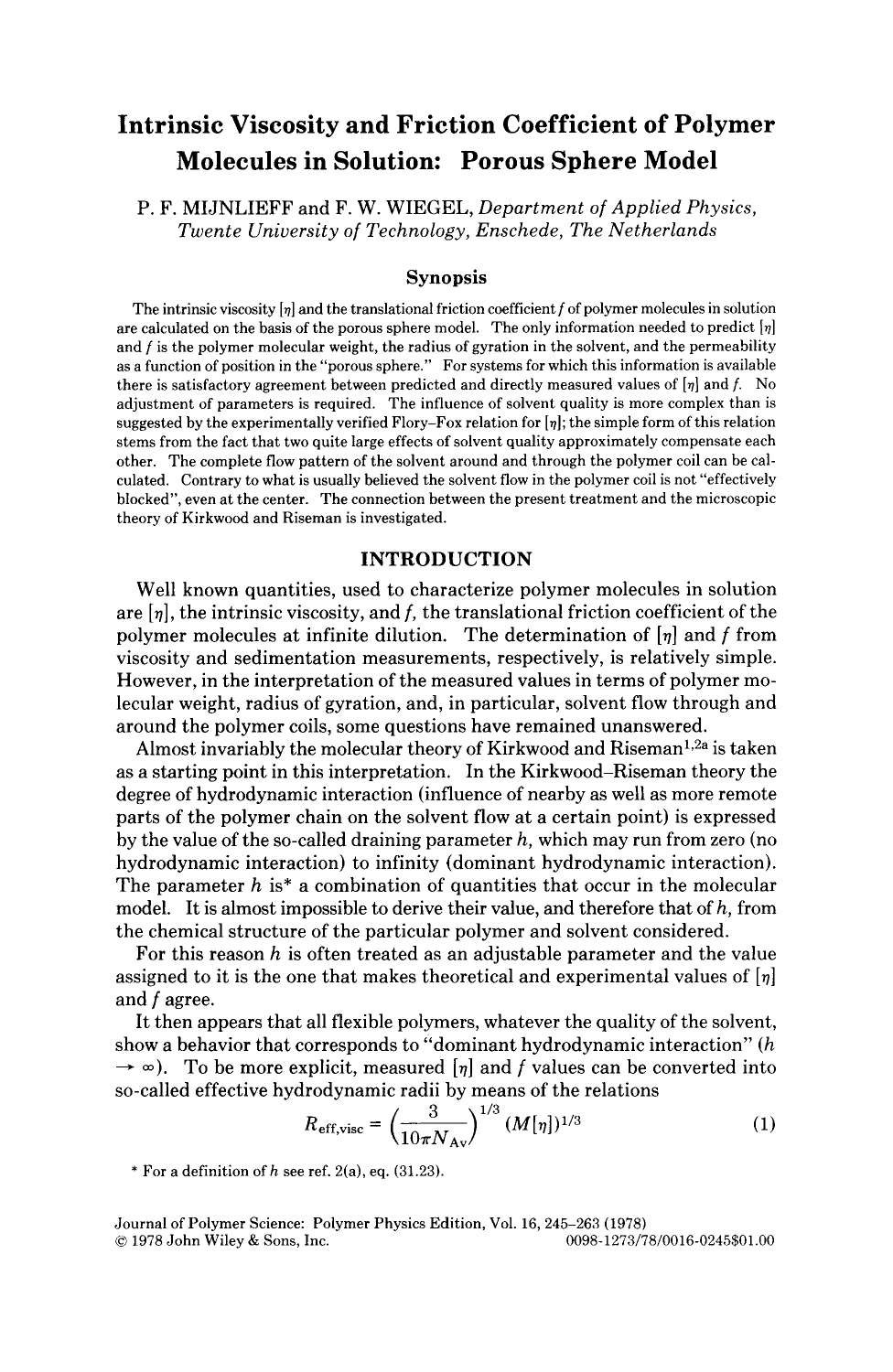and

$$
R_{\text{eff,trans}} = (1/6\pi\eta_0)f\tag{2}
$$

where  $N_{Av}$  is Avogadro's number, M is the polymer molecular weight, and  $\eta_0$  is the viscosity of the solvent.

Now, for the limiting case of "dominant hydrodynamic interaction," the Kirkwood–Riseman theory leads to effective radii that are related to  $\rho_{g}$ , the radius of gyration, as<sup>3a</sup>

$$
R_{\text{eff,visc}} = 0.87 \, \rho_g \tag{3}
$$

and3b

$$
R_{\text{eff,trans}} = 0.66 \,\rho_g \tag{4}
$$

It is found that the values of the effective radii as calculated from measured *[q]*  and *f* values by means of eqs. (1) and **(2)** are very close to, if not above, the values for the limit of "dominant hydrodynamic interaction" given in eqs. **(3)** and **(4).**  This empirical fact is well represented by the famous Flory-Fox equation:<sup>4a</sup>

$$
[\eta] = \Phi \rho_g^3 M^{-1} \tag{5}
$$

in which the constant  $\Phi$  has the same solvent-independent value for all flexible polymers.

The simplicity of these results (any deviations from eq. (5) only appear in a closer analysis) cannot easily be explained from an estimate of the quantities occurring in the Kirkwood–Riseman theory. As it was pointed out<sup>4b</sup> by Kurata and Stockmayer, "unreasonably large friction coefficients per segment" have to be used in order for the limit of dominant hydrodynamic interaction, in the sense explained above, to be reached. Regardless of the failure of the explanations, they are forced<sup>4c</sup> to accept the experimental evidence for this being the situation; a particularly puzzling aspect is the almost complete lack of influence of the solvent on the degree of hydrodynamic interaction. After ten years<sup>2b</sup> the analysis of experimental results still appears to lead to essentially the same conclusion.

In the present paper the "degree of draining" and related questions are rediscussed. This time, however, on the basis of calculations starting from a semimacroscopic model, the "porous sphere" model, proposed by Debye and Bueche<sup>5,6</sup> and by Brinkman.<sup>7,8</sup>

**For** reasons explained below, this model was not used or further evaluated for a long time. Some years ago, however, it was shown<sup>9</sup> that it did produce correct values for the friction coefficient *f* without an *a posteriori* adjustment of parameters.

Using the same model we now have calculated *f* in a somewhat different way and added a calculation for  $[\eta]$ . Predicted f and  $[\eta]$  values appear to be in satisfactory agreement with experimental data. This means, among other things, that we do indeed predict that the effective hydrodynamic radii are about equal to the radii of gyration, in theta solvents as well as in good solvents. It appears, however, that this fact is not the consequence of a general scaling law, but the result of there being *two* effects. Each effect, if present alone, would seriously violate the validity of eq. (5). Their joint influence upon the hydrodynamic radii, however, offsets any singular effect and, just by chance, they approximately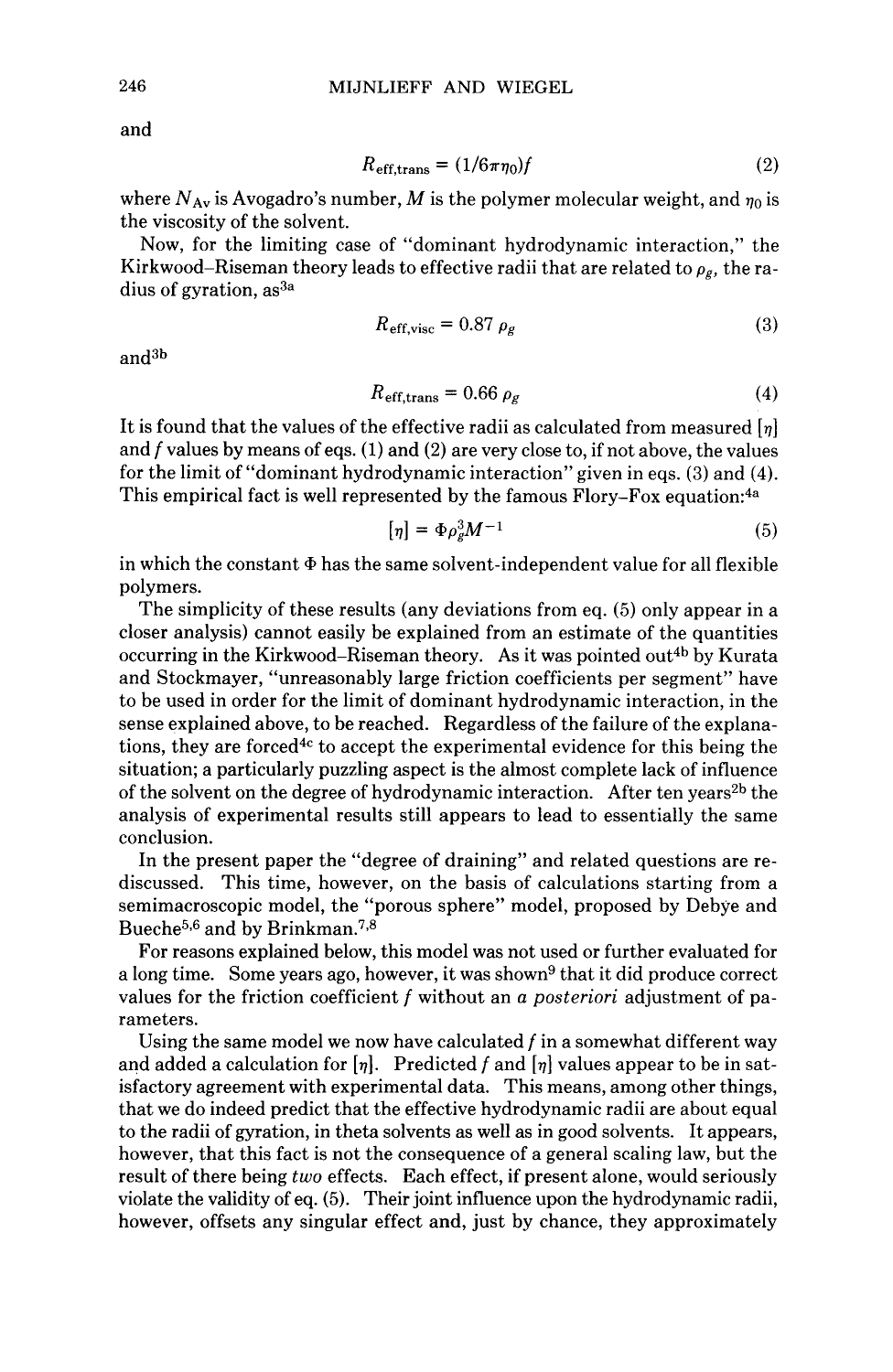compensate. We think this is the explanation for the rather unexpected general validity of eq. (5).

The following section deals with the model used, with the basic equations, and with the basic data used in the calculations. The calculations themselves, with the exception of what is essential for the present paper, are reported elsewhere.<sup>10</sup> The results of the calculation of f and  $\eta$  and a comparison between theory and experiment are given in the Results section. Also given are some results on the flow (draining) of the solvent through the polymer coil, as it occurs in a viscosity measurement and in a sedimentation experiment. This is followed by conclusions and discussion.

# **THE MODEL: BASIC EQUATIONS AND ESSENTIALS OF THE CALCULATION**

#### **The Model**

Both  $\eta$  and f, owing to the way they are measured, reflect the macroscopic response of a polymer solution to a stimulus (applied rate of shear and applied field strength). It is the response, therefore, of a collection of macromolecules with conformations distributed according to some law. Considering linear processes only, we take for this distribution law the one that corresponds to thermodynamic equilibrium. This is also the distribution "developed" by each individual polymer molecule in the course of time. And, roughly speaking, the conformations through which a polymer molecule passes during a time interval of the order of magnitude **of** its longest characteristic time already form a set representative of the distribution containing *all* possible conformations.

Superimposed to the thermal motion, always present, the molecule may carry out a motion (rotation or translation) imposed by the macroscopic boundary conditions (simple-shear flow or parallel flow). As in the microscopic Kirkwood-Riseman theory the latter motion will be described as taking place according to the laws of macroscopic hydrodynamics. In addition to this, however, we shall apply macroscopic hydrodynamics, not to every polymer molecule conformation separately, but to a fictitious object (a modeled polymer molecule) which is already some kind of "averaged" molecule; the construction of this "average" molecule is specified later.

To justify this approach it may be noted that, by making the external stimulus weaker and weaker, the imposed motion can always be made negligible as compared with thermal motion. More specifically, if the time needed for a molecule to make one revolution owing to the applied rate of shear, or to travel, due to the applied field, over a distance equal to its own (average) diameter is long in comparison with the longest characteristic time of the molecule, the laws of hydrodynamics, being applicable only to molecular motions averaged over a certain time interval, apply to the "average" molecule rather than to a molecule in any instantaneous conformation.

Whereas the above conditions can always be satisfied by making the external stimulus sufficiently weak, it can easily be shown that for polymer molecules with a longest characteristic time (relaxation time, for example) as large as  $10^{-2}$  sec they are already satisfied in the usual viscosity and ultracentrifuge experiments.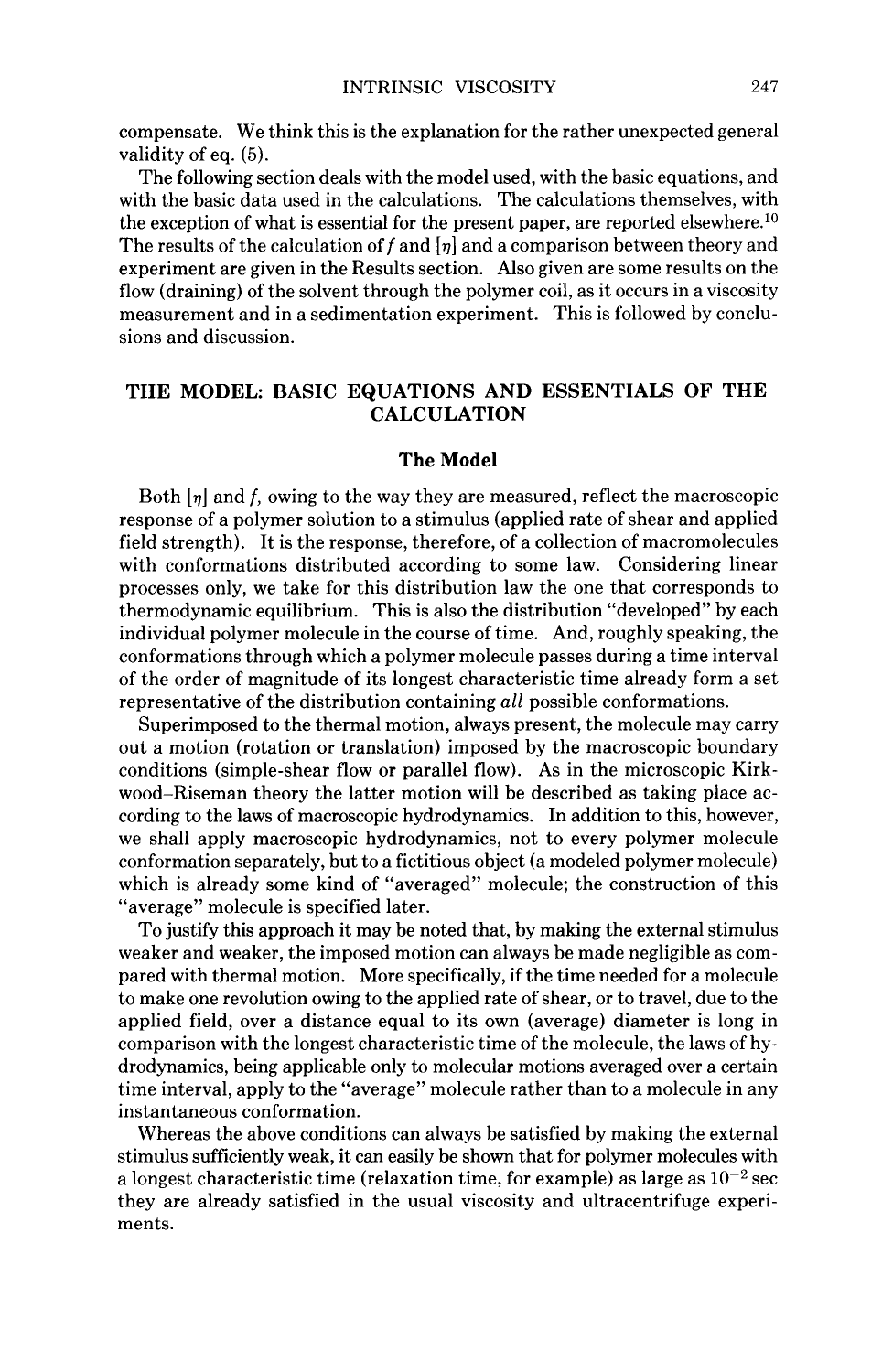Additional and less qualitative support for applying hydrodynamics to the *auerage* polymer comes from the microscopic theory. Before discussing this point, however, we specify the choice of the "averaged polymer molecule." This is the object constructed in the following way: the polymer molecules with all the conformations that together form the equilibrium distribution of conformations are imagined to be superimposed on each other in such a way that their centers of gravity coincide. The resulting, spherically symmetric, continuous distribution of mass is then normalized so that

$$
\int_0^\infty c(r) 4\pi r^2 dr = m_1 \tag{6}
$$

where *c* is the local concentration (mass per unit volume) of polymer material in the resulting cloud,  $r$  is the distance from the center of gravity, and  $m_1$  is the molecular mass of the polymer. This cloud is the "averaged polymer molecule" cited above. Next, to any concentration *c* a certain value of the permeability *k* is assigned. A certain permeability distribution *k (r)* therefore corresponds to the averaged polymer molecule. The notion of permeability was introduced by Darcy in connection with the flow of liquids through a porous material, and the representation of a polymer molecule by a permeability distribution  $k(r)$  is what is called the "porous sphere model." Debye<sup>5</sup> and Brinkman<sup>7,8</sup> independently suggested the use of this model for calculating frictional properties of polymer molecules in solution.

Permeability can be defined in various equivalent ways. We will use it as it occurs in Darcy's law

$$
\mathbf{V} - \mathbf{U} = -(k/\eta) \text{ grad } P \tag{7}
$$

for the flow of a Newtonian liquid with viscosity  $\eta$  through a plug of rigid porous material under the influence of grad *P,* the gradient of the hydrostatic pressure *P* in the liquid. Here **U** and *V* are, respectively, the velocity of the plug and the "average" velocity of the liquid (volume of liquid flowing per second through a plane of unit area perpendicular to grad *P).* 

### **Basic Equations**

For calculating  $\eta$  and f it will appear to be necessary to know  $V_0$ , the (averaged) local solvent velocity, as a function of place. Again Debye<sup>5,6</sup> as well as Brinkman<sup>7,8</sup> proposed to calculate  $V_0$  from the differential equation (Debye-Brinkman equation)

- grad 
$$
P + \eta_0
$$
 div grad  $\mathbf{V}_0 - [\eta_0/k(r)](\mathbf{V}_0 - \mathbf{U}) = 0$  (8)

in combination with the incompressibility expression

$$
\operatorname{div} \mathbf{V}_0 = 0 \tag{9}
$$

Equation (8) is a combination of the linearized Navier-Stokes equation for the stationary situation, characterized by

$$
\frac{\partial \mathbf{V}_0}{\partial t} = 0 \tag{10}
$$

and the Darcy equation.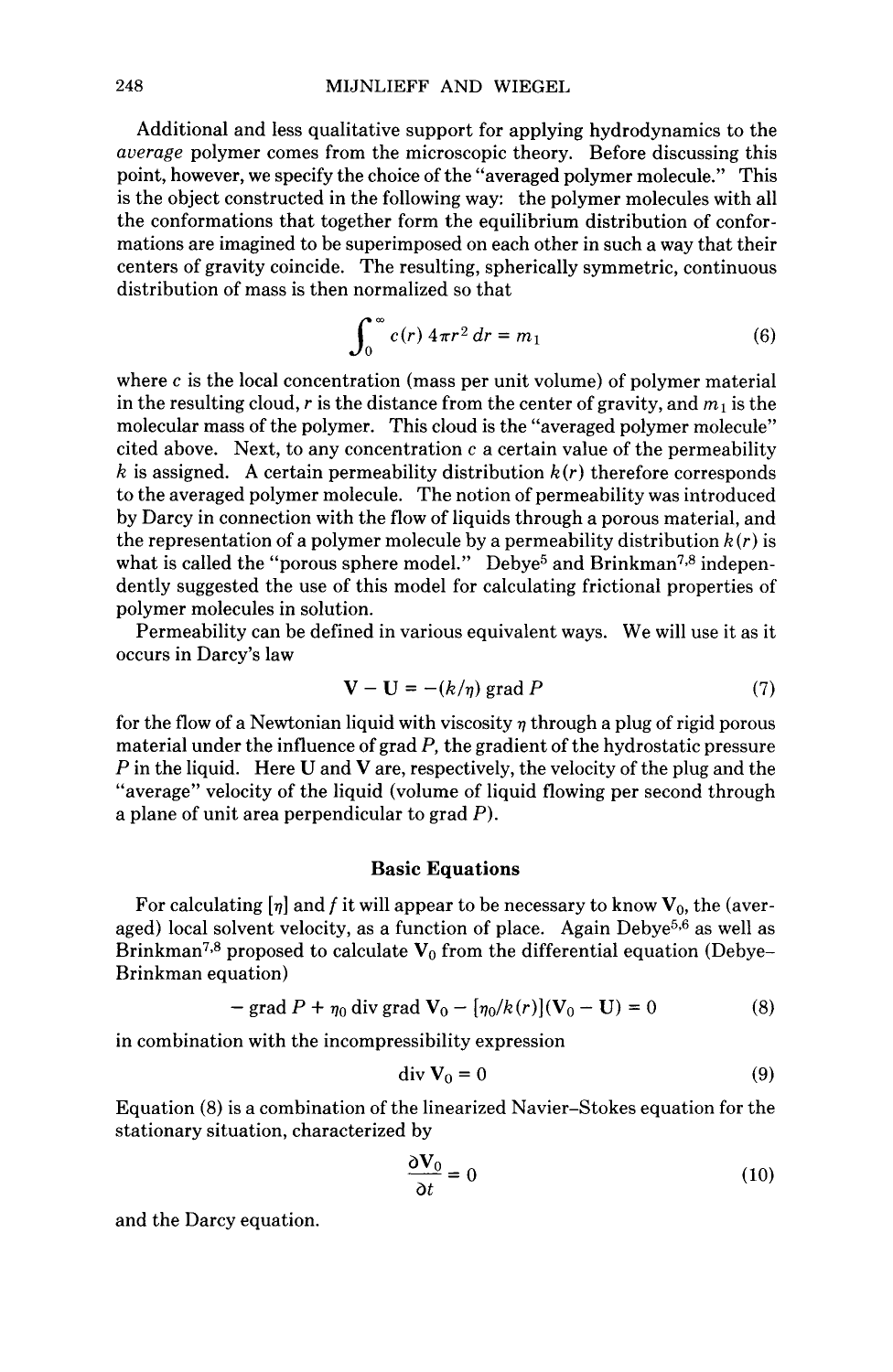The physical background of eq.  $(8)$  is discussed elsewhere.<sup>11</sup> The equation was used by Debye and Bueche<sup>6</sup> and by Brinkman<sup>7</sup> for calculating the frictional coefficients *[q]* and *f* of a porous sphere with a *uniform* permeability *k.* For a long time, however, it remained unused for predicting *[q]* and *f* for real polymer molecules. The main reason for this was that no way seemed to exist to calculate from first principles or to derive from independent measurements the *k(r)* data needed to solve eq. (8).

The molecular theory of Kirkwood and Riseman' appears to lead to a similar, stagnant situation. Recently the molecular approach was picked up again by Felderhof and Deutch.<sup>12-15</sup> They were able to show,<sup>12</sup> by carrying out certain averagings, that the mean solvent velocity  $V_0$  through and around the polymer, for the stationary state characterized by eq.  $(10)$ , was described by the differential equation

$$
-\text{grad } P + \eta_0 \text{ div } \text{grad } \mathbf{V}_0 - \rho_p \zeta(\mathbf{V}_0 - \mathbf{U}) = 0 \tag{11}
$$

again in combination with eq. (9). The quantities  $\rho_p$  and  $\zeta$  are, respectively, the local number-density of the (effective) segments in the polymer molecule and the effective translational friction coefficients of one of these segments. The analogy between eqs. (11) and (8) is the molecular support, referred to above, for the porous sphere model; the quantity  $\rho_p f$ , occurring in eq. (11), corresponds to the quantity  $\eta_0/k(r)$ , occurring in eq. (8).

To date no prediction of  $\rho_p$  and  $\zeta$  (or of their product) on a molecular basis seems to be possible; in this respect the situation is the same as it is for the draining parameter *h.* Some years ago, however, it was shown<sup>16</sup> that the  $k(r)$ data needed to solve eq. (8), could be derived straightforwardly from separate measurements. Primarily these measurements provide us with  $k(c)$ , the per-



**(lower** curve). Systems **A** and **B** are defined in Results section.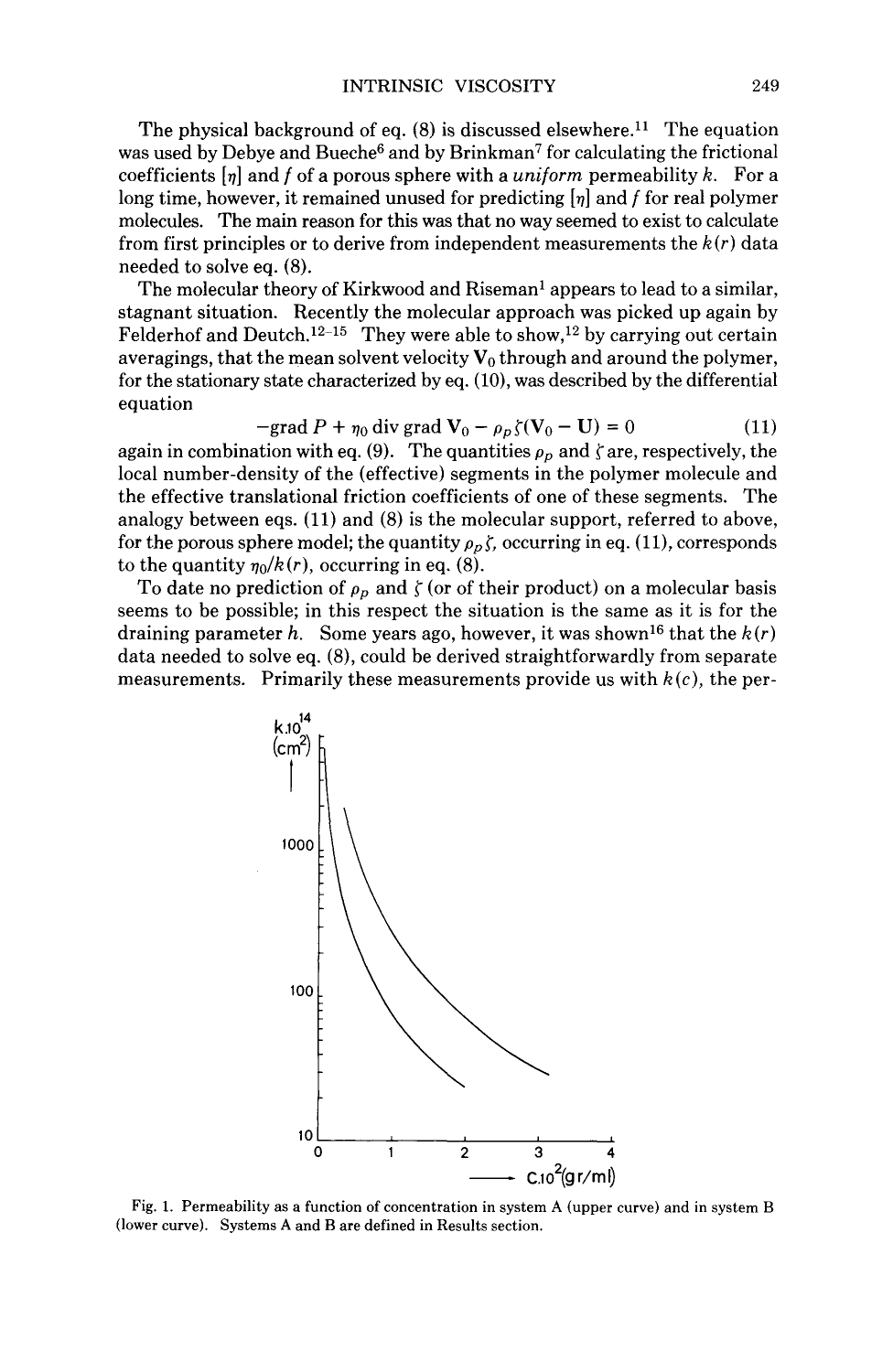meability as a function of concentration of polymer. Some typical results are shown in Figure 1.

The function *k (c),* in particular its *magnitude,* appears to depend strongly on the quality of the solvent for the particular polymer, permeability being *lower*  for the *better* solvent. By combining *h(c)* data, as contained in Figure 1, with a function *c(r),* as meant in eq. **(6),** the *h(r)* data are obtained and eq. (8) can be solved.

Some years ago this was done<sup>9</sup> for the boundary conditions prevailing in sedimentation experiments, and the solutions were used for calculating *f.* There was a good agreement between *f* thus predicted and values found directly from sedimentation coefficients at zero polymer concentration.

For *c(r),* the function

$$
c(r) = \frac{M_1}{N_{\rm Av}} \left(\frac{2}{3} \pi \rho_g^2\right)^{-3/2} \exp\left(-\frac{3r^2}{2\rho_g^2}\right) \tag{12}
$$

was adopted. The same expression will be used in the present paper. Certainly for polymer molecules obeying random flight statistics eq. *(12)* is a fair approximation.2c

Combination of the  $k(c)$  curves of Figure 1 with the  $c(r)$  curves representing eq.  $(12)$ , leads to  $k(r)$  curves that appear to be reasonably well described by the two-parameter expression

$$
k(r) = K \exp (Qr^2)
$$
 (13)

From eqs. (12) and *(13)* it follows that

$$
k(r) = K \exp (Qr^{2})
$$
(13)  
(12) and (13) it follows that  

$$
K = k(r = 0) = k(c(r = 0)) = k \left(c = \frac{M}{N_{Av}} \left(\frac{2}{3} \pi \rho_{g}^{2}\right)^{-3/2}\right)
$$
(14)

Furthermore, the permeability *k* (shown in Fig. 1) appears to be almost inversely proportional to *c,* certainly in the low concentration region. For this reason we say:

$$
Q = 3/2\rho_g^2 \tag{15}
$$

Equation (8) will be solved for a permeability *k(r)* described by eq. *(13);* from eqs. *(14)* and *(15)* it is seen that, given a certain molecular mass, the parameters which must be known are  $k(c(r = 0))$  and  $\rho_g$ .

## **Essentials of the Calculation**

Only the most essential points of the calculation of *[q]* and *f* will be mentioned. A more complete account is given elsewhere.<sup>10</sup> To arrive at  $[\eta]$ , a polymer solution is imagined between two infinite parallel plates separated by a fixed distance *2L* and moving at constant relative velocity.\* The particle (polymer molecule) centers are chosen to be the origins of Cartesian coordinate systems, all oriented in such a way that the  $y$  direction is perpendicular to the plates and the *x* direction is parallel to the direction of the motion of the plates. All particle centers will, on the average, move parallel to the plates, with a velocity somewhere between the velocities of the two plates. With respect to any particle, therefore, one plate, say the plate with the positive *z* coordinate, moves in the positive and

<sup>\*</sup> We call the separation distance *ZL,* and not *L,* in conformity with notation elsewhere.'O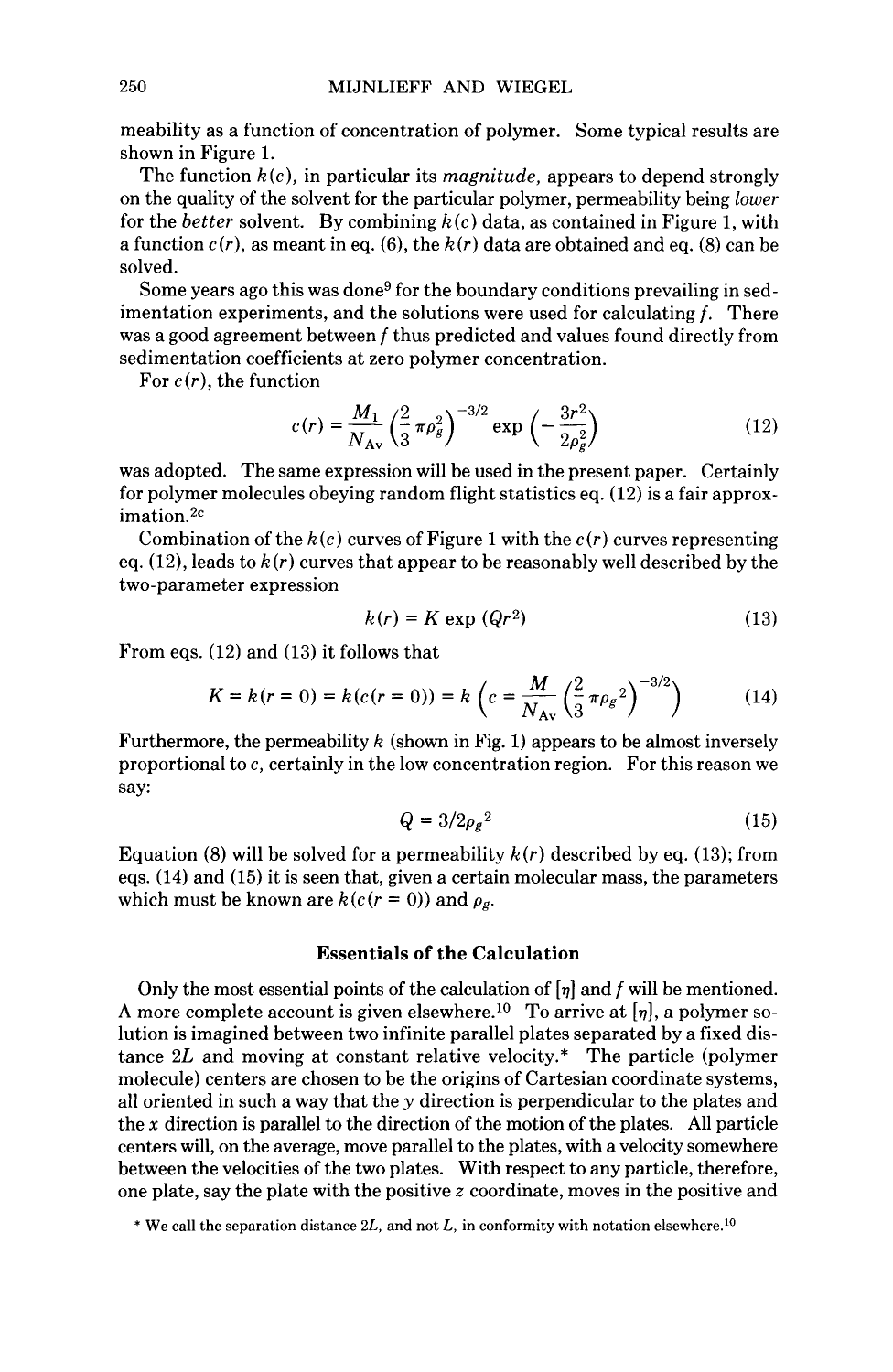the other plate in the negative *x* direction. We denote the positive velocity difference between the plates by  $\Delta V_{p,x}$ , and the forces to be exerted per unit area on the plates to maintain their steady-state motion by  $+k_x$  and  $-k_x$ . The viscosity of the solution  $\eta$  is then defined as

$$
\eta \equiv k_x / G \tag{16}
$$

in which *G,* defined as

$$
G \equiv \Delta V_{p,x}/2L \tag{17}
$$

is called the average rate of shear.

When the liquid between the plates is pure solvent, the liquid assumes a uniform simple-shear flow, having a rate of shear  $dV_{0,x}/dy$  that equals *G*.

We now consider the case of a solution sufficiently dilute for the plates to have material contact with pure solvent only. Then the force  $k_x$  may also be looked upon as the force needed to maintain a rate of shear equal to\*  $(dV_{0,x}/dy)_p$  in the solvent layer adjoining the plates; from this point of view we may write, according to continuum mechanics:

$$
k_x = \eta_0 \left(\frac{dV_{0,x}}{dy}\right)_p \tag{18}
$$

Another consequence of considering dilute solutions is that the solvent flow far away  $(r \rightarrow \infty)$  from any individual particle is still a simple-shear flow, albeit with a rate of shear *G,* that differs slightly from the average rate of shear G.

The plates being far from all particles, the rate of shear  $(dV_{0,x}/dy)_p$  in eq. (18) is equal to this  $G_e$ . Using this result we find from eqs. (16) and (18) that

$$
\eta G = \eta_0 G_e \tag{19}
$$

Because  $[\eta]$  is defined as

$$
[\eta] \equiv \left(\frac{\eta - \eta_0}{\eta_0 c_1}\right)_{c_1 \to 0} \tag{20}
$$

where  $c_1$  is the polymer concentration (mass per unit volume), the quantity to be calculated is  $G_e/G$ .

From the above it will be clear that eq. (8), together with eq. (9), has to be solved with boundary conditions

$$
V_{0,x,r\to\infty} = G_e y
$$
  
\n
$$
V_{0,y,r\to\infty} = 0
$$
  
\n
$$
V_{0,z,r\to\infty} = 0
$$
\n(21)

if the Cartesian coordinate system has its origin in the particle considered. If the particles, like the polymer molecules in the porous sphere model, possess spherical symmetry, it can be shown that their motion becomes a stationary rotation about the *z* axis with an angular velocity  $\omega$  given by

$$
\omega = -\frac{1}{2}G_e
$$

This means that the components of **U,** the local velocity of the porous material, to be introduced into eq. (8), are

\* Here we restrict ourselves to a solvent rate of shear not varying along a plate, for this will be the case actually studied (see eq. (21)).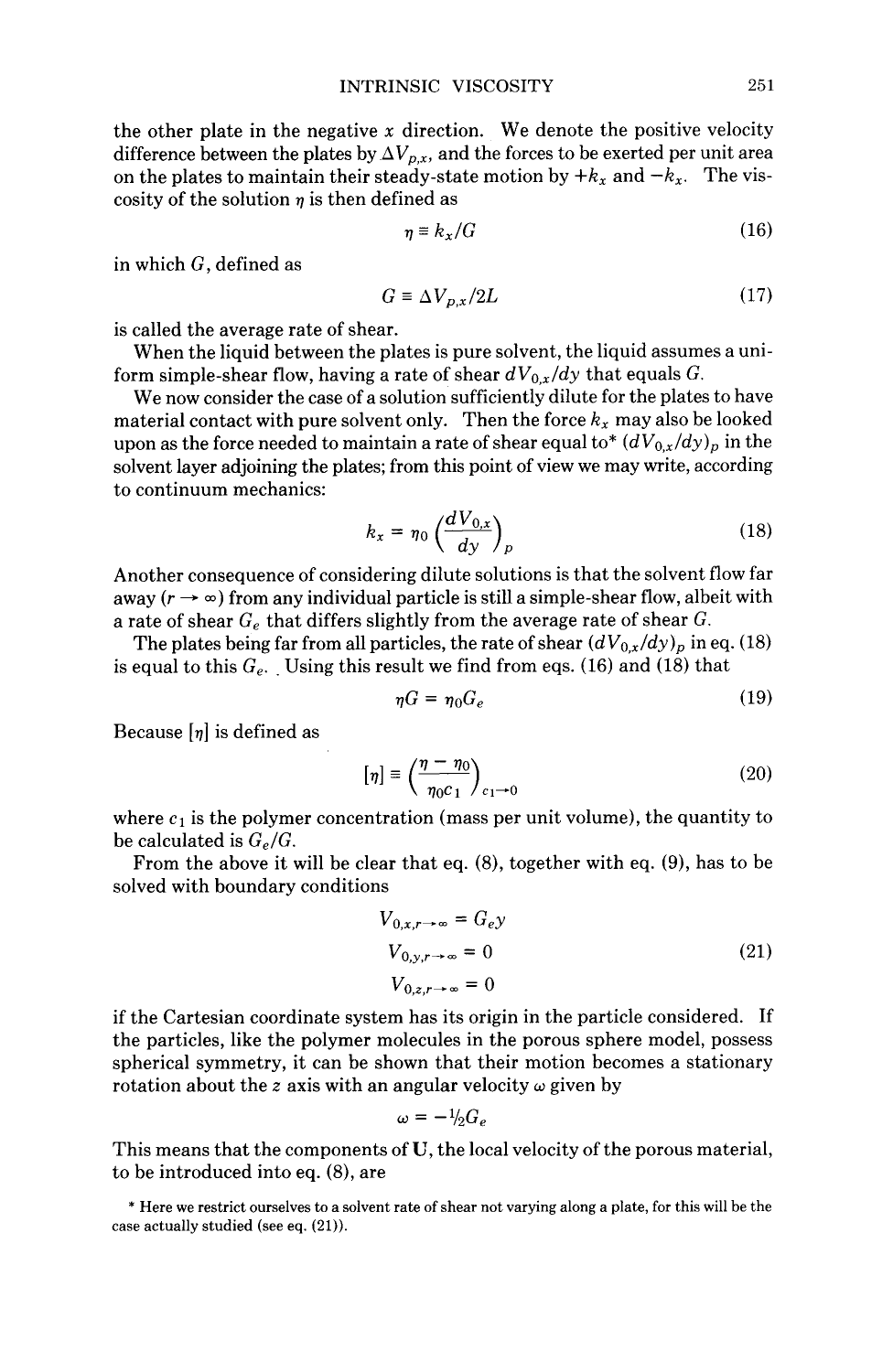$$
U_x = -\omega y = \frac{1}{2} G_e y
$$
  
\n
$$
U_y = +\omega x = -\frac{1}{2} G_e x
$$
  
\n
$$
U_z = 0
$$
\n(22)

The manner in which eqs. (8) and (9), subject to conditions (21) and (22), are solved is treated elsewhere.<sup>10</sup> At this point we only mention that  $V_{0,x}$  becomes

$$
V_{0,x} = G_e y - G_e A (x^2 y / r^5) + O(r^{-4})
$$
\n(23)

in which A is a constant determined by K and  $Q$ :

$$
A \equiv \alpha Q^{-3/2} \Phi(\alpha) \tag{24}
$$

with

$$
\alpha \equiv K^{-1} Q^{-1} \tag{25}
$$

and where  $\Phi(\alpha)$ , a function to be calculated numerically, contains  $\alpha$  as a parameter. This function is shown in Figure 2.

From eq. (23) we calculated  $[\eta]$  by a procedure due to Burgers.<sup>17</sup> In this procedure a system containing  $n_p$  foreign particles per unit volume is considered. The aim of the procedure is to calculate  $\Delta V_{0,x}$ , the difference between solventvelocity components in the **x** direction (far from the particles to the only remaining one) at points separated by a distance  $2L$  in the y direction. The result, obtained using eq. (23) for  $V_{0,x}$ , reads:<sup>10</sup>

or 
$$
v_{0,x}
$$
, reads.  
\n
$$
\Delta V_{0,x} = 2L(1 - 4/3\pi n_p A)G_e
$$
\n(26)

If there is no slip between the plates and the adjoining liquid,  $\Delta V_{0,x}$  is equal to  $\Delta V_{p,x}$ , occurring in eq. (17). Thus, combining eqs. (17), (19), and (26), and introducing the relation

$$
n_p = (N_{\rm Av}/M)c_1
$$

we obtain

$$
\frac{\eta}{\eta_0} = \frac{1}{1 - \frac{4}{3}\pi (N_{\rm Av}/M)c_1A}
$$



**Fig. 2. Plot of**  $\Phi$ **, occurring in eq. (24), vs.**  $\alpha$ **, defined in eq. (25).**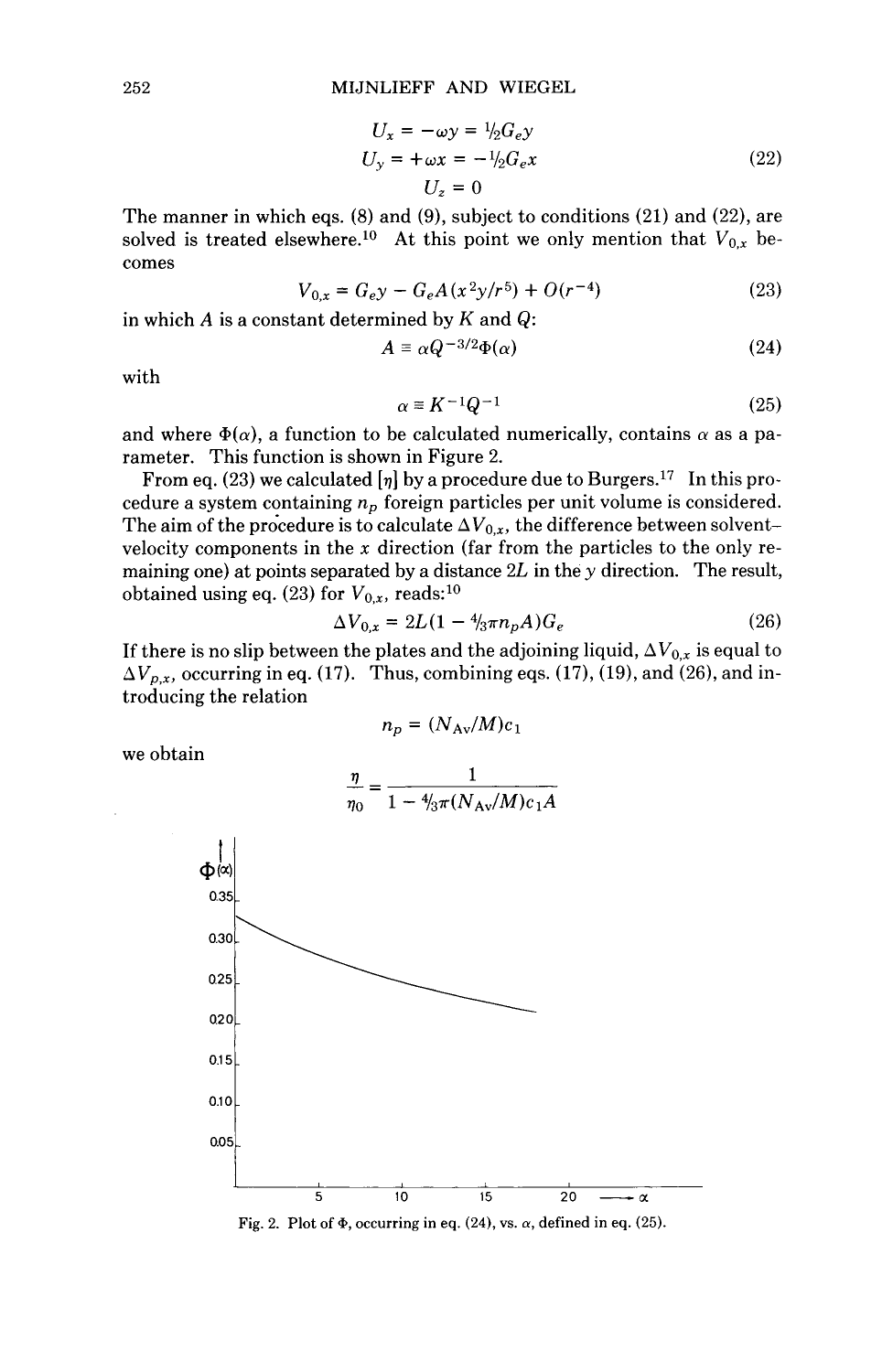Introducing this result into eq. (20) and applying eq. *(24)* we find:

$$
[\eta] = \frac{4}{3}\pi (N_{\text{Av}}/M)\alpha Q^{-3/2}\Phi(\alpha) \tag{27}
$$

This result will be used the Results section for calculating  $[\eta]$ .

In addition to the "global" property  $[\eta]$ , the (complete) solution of eqs. (8) and *(9)* provides us with all the information on the solvent flow around and through the polymer coil. Some complete velocity profiles are given elsewhere.<sup>10</sup> Here we consider only one interesting quantity, viz.,

$$
\left(\frac{d}{dy}V_{0,x}(x=0,z=0)\right)_{\text{at }y=0}
$$

which is the velocity gradient of the solvent at the center of the coil. From the calculations it appears that

$$
\left(\frac{d}{dy}V_{0,x}(x=0,z=0)\right)_{\text{at }y=0} = \frac{1}{2} + \frac{1}{2}f(r=0)\}G_e\tag{28}
$$

The quantity  $f(r = 0)$  is obtained in the process of solving eq. (8) numerically. It contains  $\alpha$  as a parameter. It runs from zero, when  $\alpha = \infty$  (permeability zero), to unity when  $\alpha = 0$  (permeability infinite), and is a measure for the degree of draining for the following reason. When  $f(r = 0)$  is zero, then, according to eq. (28), the shear rate of the solvent at the coil center is  $\frac{1}{2}G_e$ . In view of eq. (22), for  $U_x$  this means that the solvent does not move relative to the coil (no draining). On the other hand, when  $f(r = 0)$  is unity, then, again according to eq. (28), the solvent shear rate at the center equals  $G_e$ . This means that the velocity profile of the solvent is completely unaffected by the coil (complete draining). Reality, as it will be shown below, lies about halfway between these extremes.

About the calculation of f we will be very brief. Equations  $(8)$  and  $(9)$  are solved by considering the polymer coil to be fixed  $(U = 0)$ , whereas the solvent distant from it moves (at constant speed) in the positive *z* direction. That is:

$$
V_{0,x,r\to\infty} = 0
$$
  

$$
V_{0,y,r\to\infty} = 0
$$
  

$$
V_{0,z,r\to\infty} = V_0
$$

Solution of eqs. (8) and (9) for these conditions leads to a velocity profile with  $V_{0,z} = V_0 - V_0 \frac{C}{2r} - V_0 \frac{Cz^2}{2r^3} + O(r^{-3})$  (29) the *z* component given bylo

$$
V_{0,z} = V_0 - V_0 \frac{C}{2r} - V_0 \frac{Cz^2}{2r^3} + O(r^{-3})
$$
 (29)

in which  $C$  is related to the friction coefficient:<sup>10</sup>

$$
f=4\pi\eta_0C
$$

Like the quantity *A* in the case of viscosity, the *value* of *C* is connected with the complete solution of eq.  $(8)$ . The relevant calculation is again given elsewhere.<sup>10</sup> The result can be written (cf., eq. *(24))* in the form

$$
C = Q^{-1/2} \alpha \Psi(\alpha)
$$

so that

$$
f = 4\pi \eta_0 Q^{-1/2} \alpha \Psi(\alpha) \tag{30}
$$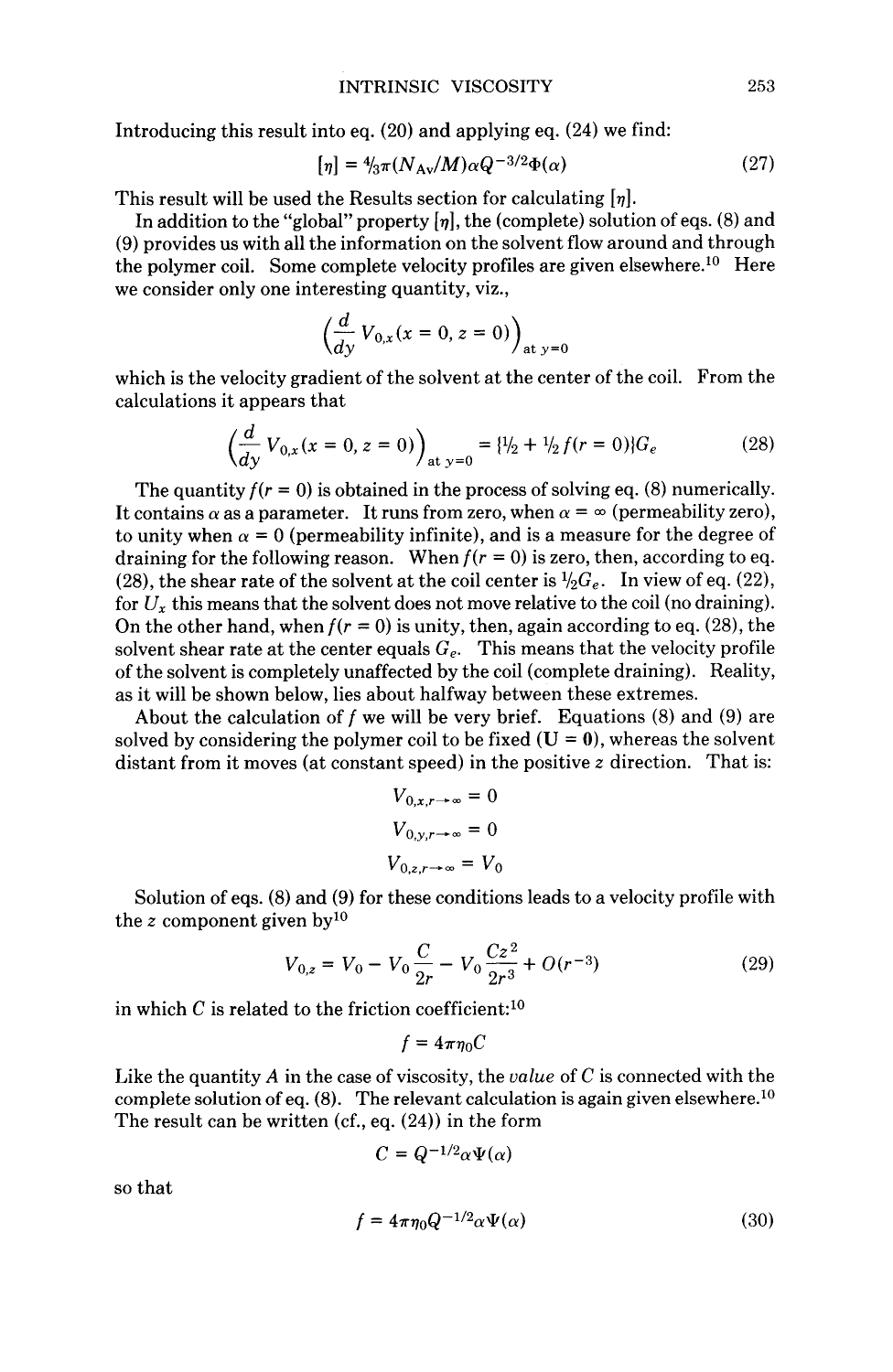

**Fig. 3.** Plot of  $\Psi$ , occurring in eq. (30), vs.  $\alpha$ , defined in eq. (25).

The function  $\Psi(\alpha)$ , calculated numerically, is shown in Figure 3. In the Results section eq. **(30)** will be used to predict *f.* 

Also contained in the complete solution is the pattern of the solvent flow through and around the coil. Some complete patterns are given elsewhere.<sup>10</sup> Here we consider only the quantity

$$
V_{0,z}(x=0, y=0, z=0)/V_0 \equiv V_{0,rel}
$$
 (31)

where is a measure of draining at the center of the coil. Specific results are given later.

# **RESULTS OF CALCULATIONS AND COMPARISON WITH EXPERIMENT**

In this section values of  $\eta$  and *f* for some real polymer-solvent systems are calculated and compared with those obtained by direct measurements of these quantities in the same system. Furthermore, some results on the effective hydrodynamic radii and the degree of drainage are given.

The basic expressions  $[\eta]$  and *f* are eqs. (27) and (30). In view of the meaning of  $Q$ ,  $\alpha$ , and K given in eqs. (15), (25), and (14), these expressions allow us to predict *[q]* and *f* for polymer molecules, where the permeability curves *k (c)* and the radii of gyration  $\rho_g$  as a function of molecular weight, are known for the solvents to be considered. Polymer-solvent systems for which this is the case and for which, in addition, experimental values of  $[\eta]$  and f are available are: (system A) poly( $\alpha$ -methylstyrene) in cyclohexane at 35.5°C—a system at the theta temperature—and (system B) poly( $\alpha$ -methylstyrene) in toluene at 25°C—an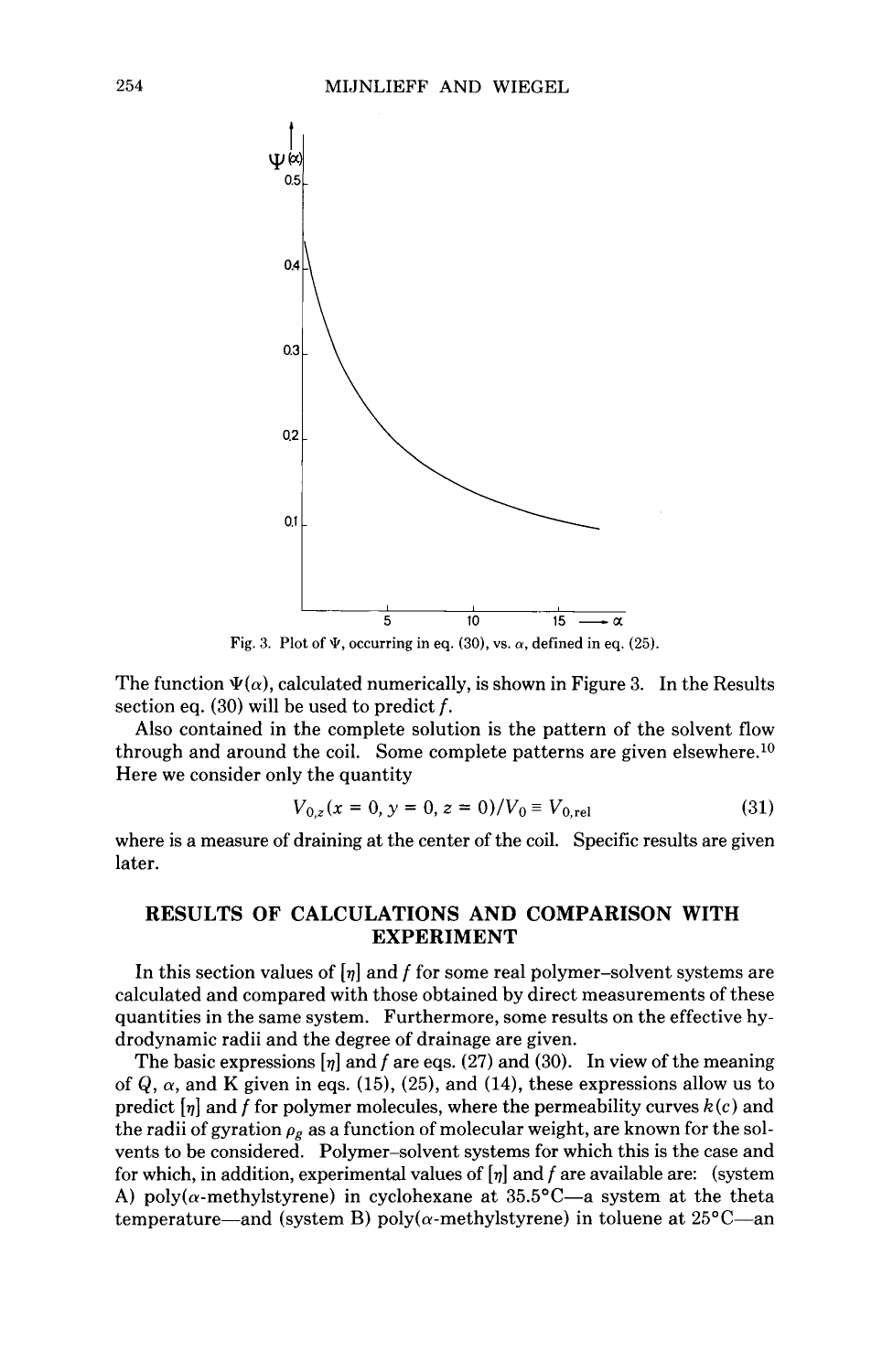

Fig. 4. Radius of gyration  $(\rho_g)$  as a function of molecular weight *M*:  $(\bullet)$  experimental values of Kato<sup>18</sup> in system B; (O) experimental values of Mijnlieff<sup>19</sup> in system B; (A) experimental values of Kato<sup>18</sup> in system A;  $(\Delta)$  experimental values of Mijnlieff<sup>19</sup> in system A; upper solid line-eq. (32); lower solid line-eq. (32a).

approximately athermal system. Comparison between theory and experiment is facilitated by the fact that the samples of  $poly(\alpha$ -methylstyrene) for which the necessary experimental information is available are nearly monodisperse.

Figure 4 gives a logarithmic plot of the values of  $\rho_g$  vs. *M*, together with the lines representing

$$
\text{(system A) } \rho_g^2 = 7.8 \times 10^{-18} \, M^{1.0} \tag{32a}
$$

$$
\text{(system B) } \rho_g^2 = 1.78 \times 10^{-18} \, M^{1.17} \tag{32b}
$$

in which  $\rho_g$  is in cm; both  $\rho_g$  and *M* were determined by light scattering.<sup>18,19</sup> The quantity Q (in  $cm^{-2}$ ) is then, in view of eq. (15), represented by

$$
(system A) Q = 0.192 \times 10^{18} M^{-1.0}
$$
 (33a)

$$
\text{(system B)}\ Q = 0.852 \times 10^{18} \, \text{M}^{-1.17} \tag{33b}
$$

and the quantity  $c(r = 0)$  (in g-cm<sup>-3</sup>), in view of eq. (12), is represented by

$$
(system A) c(r = 0) = (25.3) M^{-0.5}
$$
 (34a)

$$
(system B) c(r = 0) = (236.9) M^{-0.755}
$$
 (34b)

According to eq. (14), the value of  $K$  is that of the permeability  $k$  at concentration  $c(r = 0)$  at the center of the coil. Values of K can thus be read from the curves in Figure 1 when the  $c(r = 0)$  is known. In Tables I(a) and I(b) the values  $c(r = 0)$ , as calculated from eqs. (34) and the corresponding *K* values then obtained from Figure 1, have been collected for a series of molecular weights. Also given in these tables are the corresponding values of Q, calculated by means of eq. (33), those of  $\alpha$ , defined by eq. (25), those of  $\Phi(\alpha)$  and  $\psi(\alpha)$ , read from Figures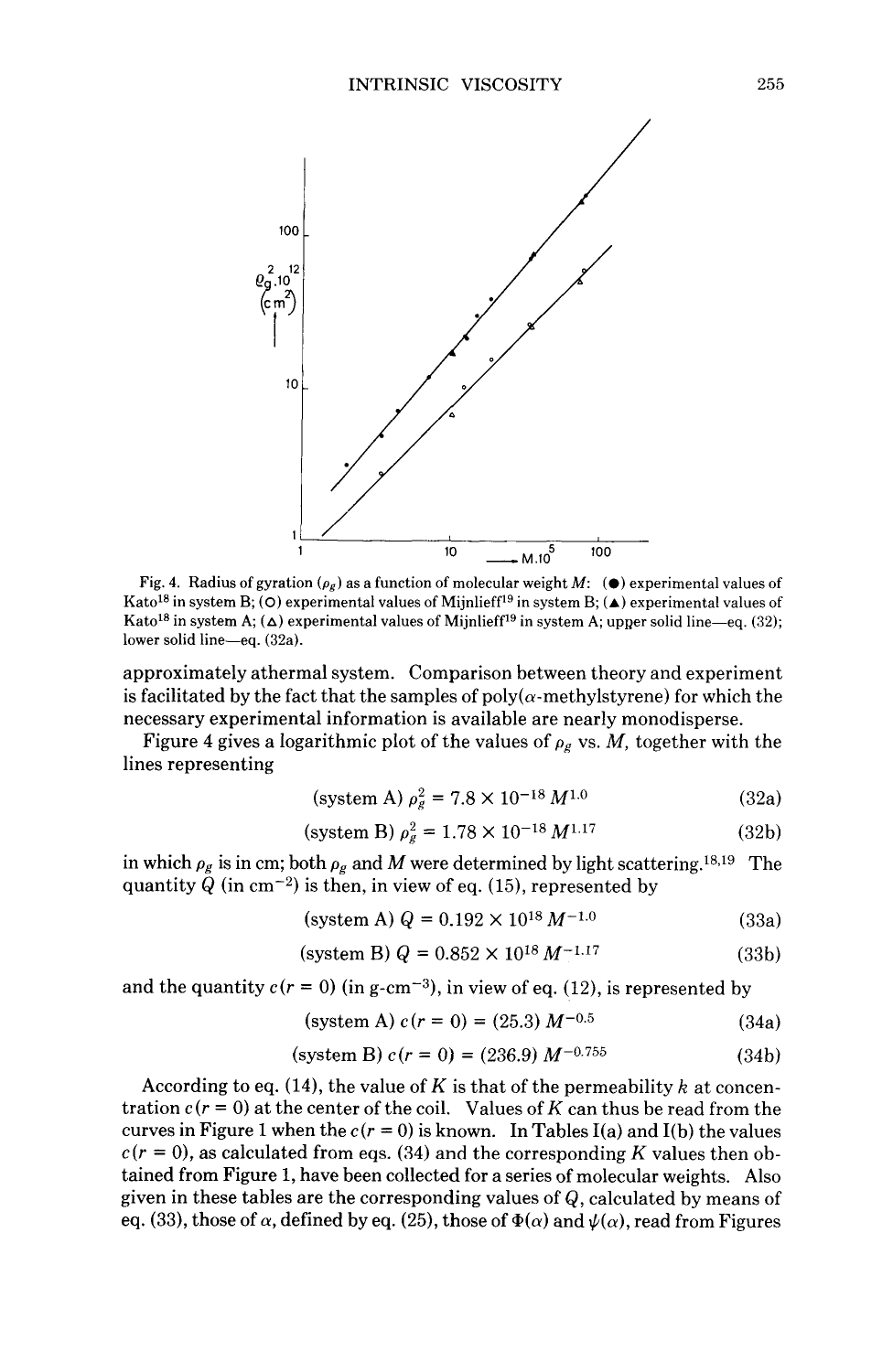## **256 MIJNLIEFF AND WIEGEL**

| Quantities involved in Calculating [7] and J |                        |                                          |                                |          |                |                |                                  |                               |  |
|----------------------------------------------|------------------------|------------------------------------------|--------------------------------|----------|----------------|----------------|----------------------------------|-------------------------------|--|
| $M \times 10^{-6}$<br>(g/mole)               | $c(r=0)$<br>$(g/cm^3)$ | $K \times 10^{-4}$<br>(cm <sup>2</sup> ) | $Q \times 10^{-8}$<br>$(cm-2)$ | $\alpha$ | $\Phi(\alpha)$ | $\Psi(\alpha)$ | $[\eta]$<br>(cm <sup>3</sup> /g) | $f \times 10^{10}$<br>(g/sec) |  |
|                                              |                        |                                          |                                |          |                |                |                                  |                               |  |
|                                              |                        |                                          | (a) System A                   |          |                |                |                                  |                               |  |
| 0.3                                          | 0.0462                 |                                          | 6400                           |          |                |                |                                  |                               |  |
| 0.5                                          | 0.0358                 | 23                                       | 3850                           | 11.29    | 0.246          | 0.130          | 58.67                            | 2274                          |  |
| 0.75                                         | 0.0292                 | 33                                       | 2560                           | 11.84    | 0.242          | 0.125          | 74.41                            | 2812                          |  |
| 1                                            | 0.0253                 | 44                                       | 1920                           | 11.97    | 0.241          | 0.124          | 86.51                            | 3256                          |  |
| $\boldsymbol{2}$                             | 0.0179                 | 89                                       | 960                            | 11.70    | 0.242          | 0.127          | 120.1                            | 4610                          |  |
| 3                                            | 0.0146                 | 130                                      | 640                            | 12.02    | 0.241          | 0.125          | 150.5                            | 5709                          |  |
| 5                                            | 0.0113                 | 215                                      | 385                            | 12.08    | 0.240          | 0.124          | 193.7                            | 7339                          |  |
| 7.5                                          | 0.0092                 | 315                                      | 256                            | 12.40    | 0.239          | 0.122          | 243.4                            | 8825                          |  |
| 10                                           | 0.0080                 | 415                                      | 192                            | 12.55    | 0.238          | 0.121          | 283.3                            | 10540                         |  |
| $(b)$ System B                               |                        |                                          |                                |          |                |                |                                  |                               |  |
| 0.3                                          | 0.01730                | 31                                       | 3329                           | 9.849    | 0.252          | 0.142          | 108.7                            | 1684                          |  |
| 0.5                                          | 0.01180                | 56                                       | 1831                           | 9.753    | 0.252          | 0.143          | 158.3                            | 2265                          |  |
| 0.75                                         | 0.00866                | 98                                       | 1139                           | 8.959    | 0.257          | 0.152          | 201.5                            | 2804                          |  |
| 1                                            | 0.00696                | 141                                      | 813                            | 8.723    | 0.259          | 0.153          | 245.9                            | 3253                          |  |
| $\boldsymbol{2}$                             | 0.00413                | 325                                      | 261                            | 8.523    | 0.260          | 0.155          | 407.6                            | 4831                          |  |
| 3                                            | 0.00304                | 490                                      | 225                            | 9.070    | 0.256          | 0.150          | 578.6                            | 6360                          |  |
| 5                                            | 0.00207                | 900                                      | 123                            | 9.033    | 0.257          | 0.147          | 858.7                            | 8320                          |  |
| 7.5                                          | 0.00152                | 1480                                     | 77                             | 8.775    | 0.258          | 0.152          | 1127.0                           | 10560                         |  |
| 10                                           | 0.00122                | 1920                                     | 55                             | 9.470    | 0.253          | 0.146          | 1482.0                           | 12960                         |  |

**TABLE** I **Quantities Involved in Calculating** [s] **and** *f* 





2 and *3,* respectively, and those of *[v]* and *f,* calculated using eqs. (27) and **(30),**  respectively. For  $\eta_0$  in eq. (41), we used the following values:<sup>16</sup>

> (system A)  $\eta_0 = 0.00756$  g cm<sup>-1</sup> sec<sup>-1</sup> (system B)  $\eta_0 = 0.00553$  g cm<sup>-1</sup> sec<sup>-1</sup>

The results  $[\eta]$  and f, given in Tables I(a) and I(b), have been plotted in Figures 5-8. Also shown in these figures are (solid lines) the values obtained by direct measurement of these quantities. The lines in Figures 5 and 6 represent, respectively, the empirical expressions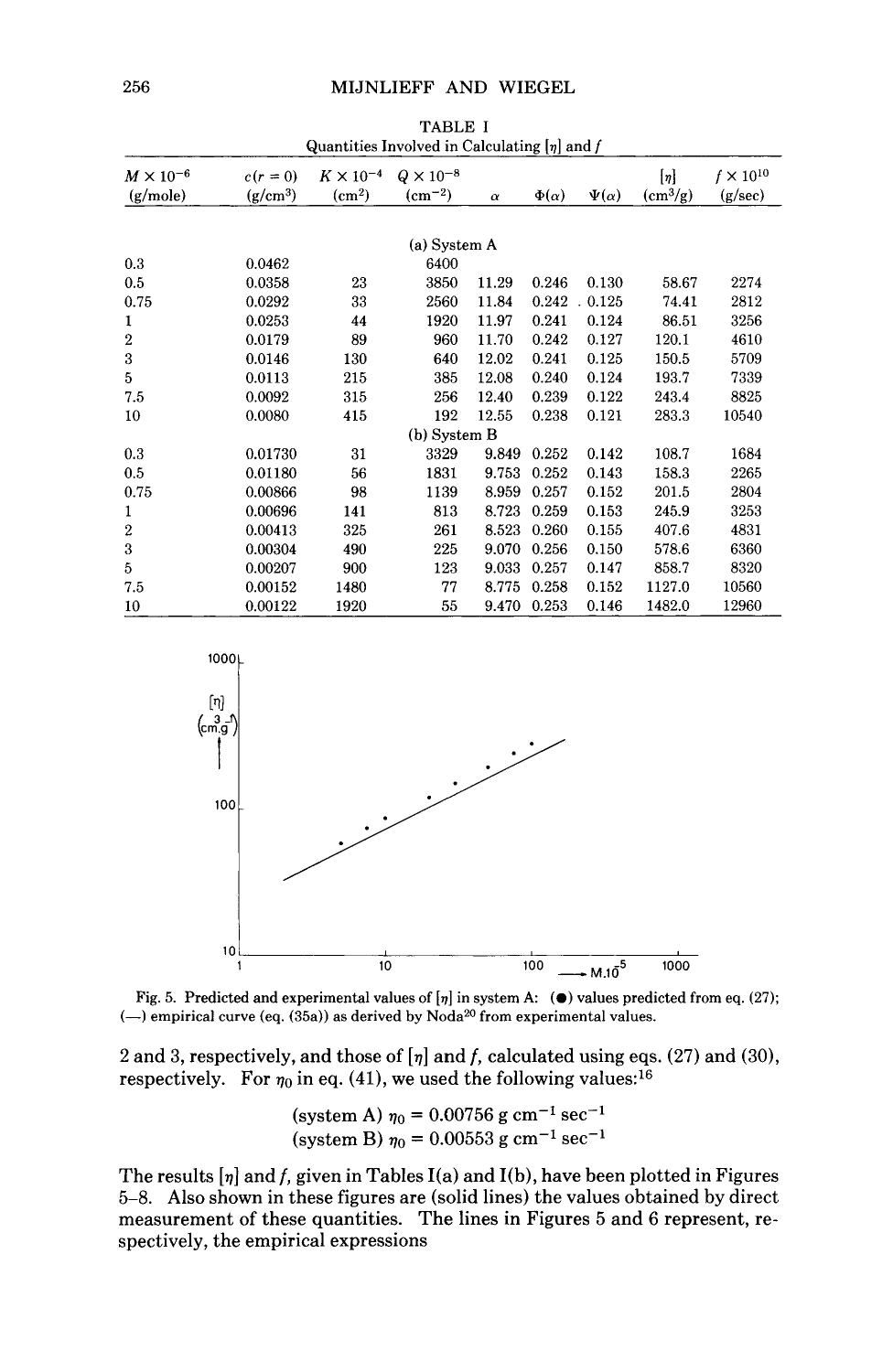

Fig. 6. Predicted and experimental values of *[9]* in system B: *(0)* values predicted from eq. (27); (-) empirical curve (eq. (35b)) as derived by Noda<sup>20</sup> from experimental values; ( $\Delta$ ) values predicted from eq. (27), on deriving K from the  $k(c)$  curve pertaining to system A (see text).



Fig. 7. Predicted and experimental values of f in system A:  $\left(\bullet\right)$  values predicted from eq. (30); (-1 empirical curve (eq. (36a)) representing experimental values of **Ooms.9** 

$$
(system A) [\eta] = 7.3 \times 10^{-4} M^{0.5}
$$
 (35a)

$$
\text{(system B)} \left[ \eta \right] = 7.06 \times 10^{-4} \, M^{0.744} \tag{35b}
$$

derived by Noda<sup>20</sup> from viscosity measurements.

means **of** the equation The experimental  $f$  values were calculated from experimental  $s_1$  values by  $f = \frac{M}{1 - v_1/v_0}$ 

$$
f = \frac{M}{N_{\text{Av}}} \frac{1 - v_1/v_1}{s_1}
$$

in which  $s_1$  is the sedimentation coefficient and  $v_1$  and  $v_0$  are the partial specific in which  $s_1$  is the sedimentation coefficient and  $v_1$  and  $v_0$  are the partial spectively. For  $(1 - v_1/v_0)$  we used:<sup>16</sup>

and solvent, respectively. For (1  
(system A) 
$$
(1 - v_1/v_0) = 0.313
$$
  
(system B)  $(1 - v_1/v_0) = 0.240$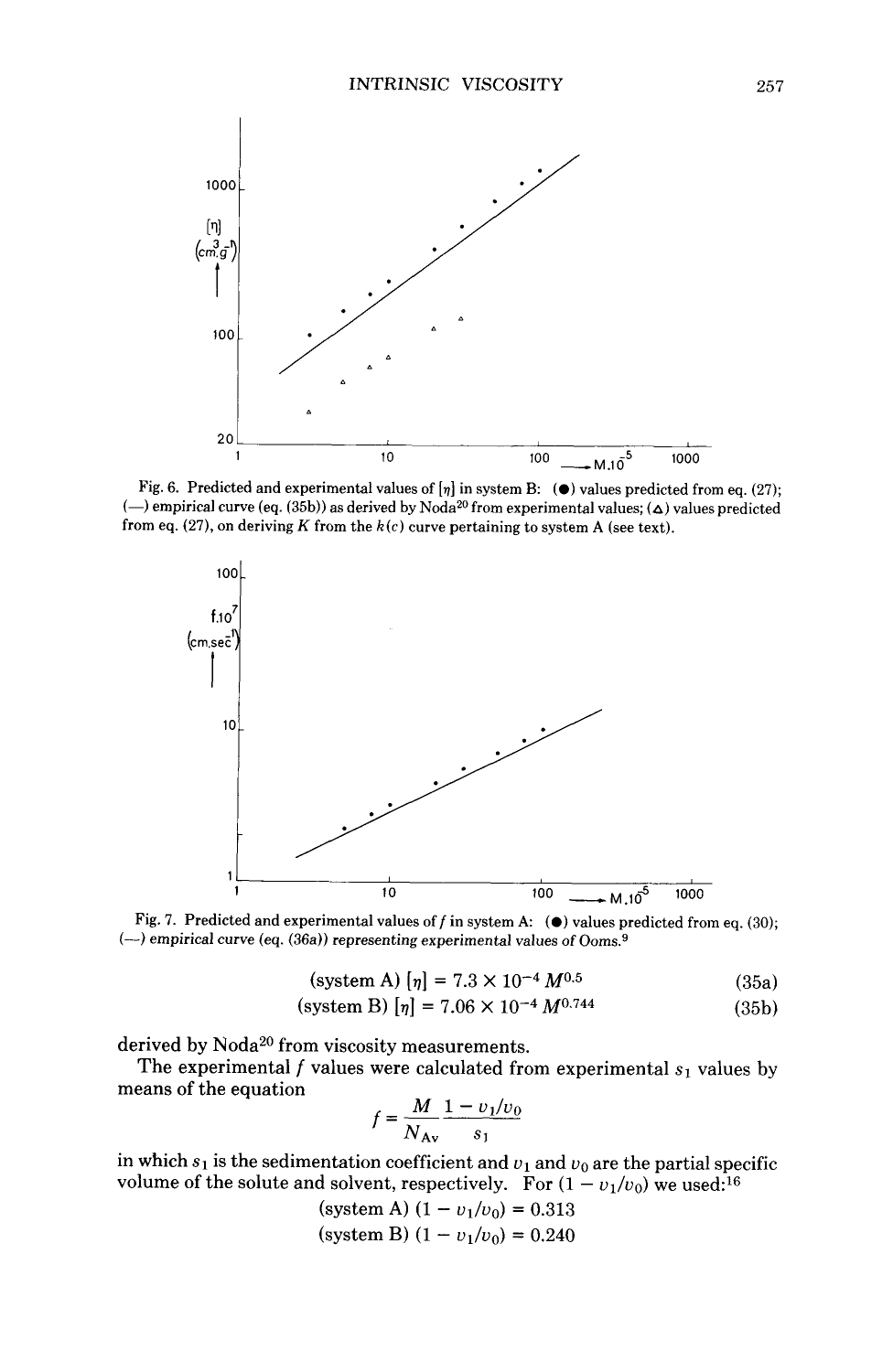

Fig. 8. Predicted and experimental values off in system B: *(0)* values predicted from eq. **(30);**  (-) empirical curve (eq. (36b)) as derived from experiments of Noda.<sup>21</sup>

It appears that *f* can be represented by

 $(system A) f = 2.90 \times 10^{-10} M^{0.50}$  (36a)

$$
(system B) f = 1.32 \times 10^{-10} M^{0.56}
$$
 (36b)

Expression  $(36a)$  is based on sedimentation measurements<sup>9</sup> on three samples of poly( $\alpha$ -methylstyrene) in cyclohexane; expression (36b) follows from the empirical expression

$$
s_1 = 3.01 \times 10^{-15} \, M^{0.44}
$$

derived by Noda<sup>21</sup> from sedimentation measurements on samples of poly( $\alpha$ methylstyrene) in toluene.

The agreement between theory and experiment is satisfactory, particularly in view of the fact that there has been no "adjustment of parameters." Indeed, the values of  $\eta$  and f are predicted on the basis of knowledge of M, Q, and K. The first and second of these quantities are derived (Q is related to  $\rho_g$  by eq. (15)) from light-scattering measurements on systems at rest; the third is derived from  $h(c)$  curves obtained<sup>16</sup> from sedimentation measurements at concentrations at which the influence of the polymer molecular weight on the sedimentation coefficient has already disappeared, None of these three quantities is, therefore, directly related to frictional properties, such as *f* and *[q],* of isolated molecules.

Whereas *M* and  $\rho_g$  (and thus Q) also occur as parameters in the microscopic theory of Kirkwood and Riseman,<sup>1</sup> the quantity  $K$  is a typical parameter of the porous sphere model. The value used for *K* has a strong influence on the values predicted for  $[\eta]$ . To demonstrate this we have reworked the calculation of  $[\eta]$ in system B using for K the values derived from the  $k(c)$  curve for poly( $\alpha$ methylstyrene) in cyclohexane (system **A).** The values then predicted for *[q],*  also given in Figure 6, differ by a factor of about three from those predicted when using the proper  $k(c)$  curve. The connection between the important role of  $K$ and the background of the validity of the Flory-Fox equation is discussed under Conclusions.

From  $[\eta]$  and *f* and eqs. (1) and (2) the "effective hydrodynamic radii," dis-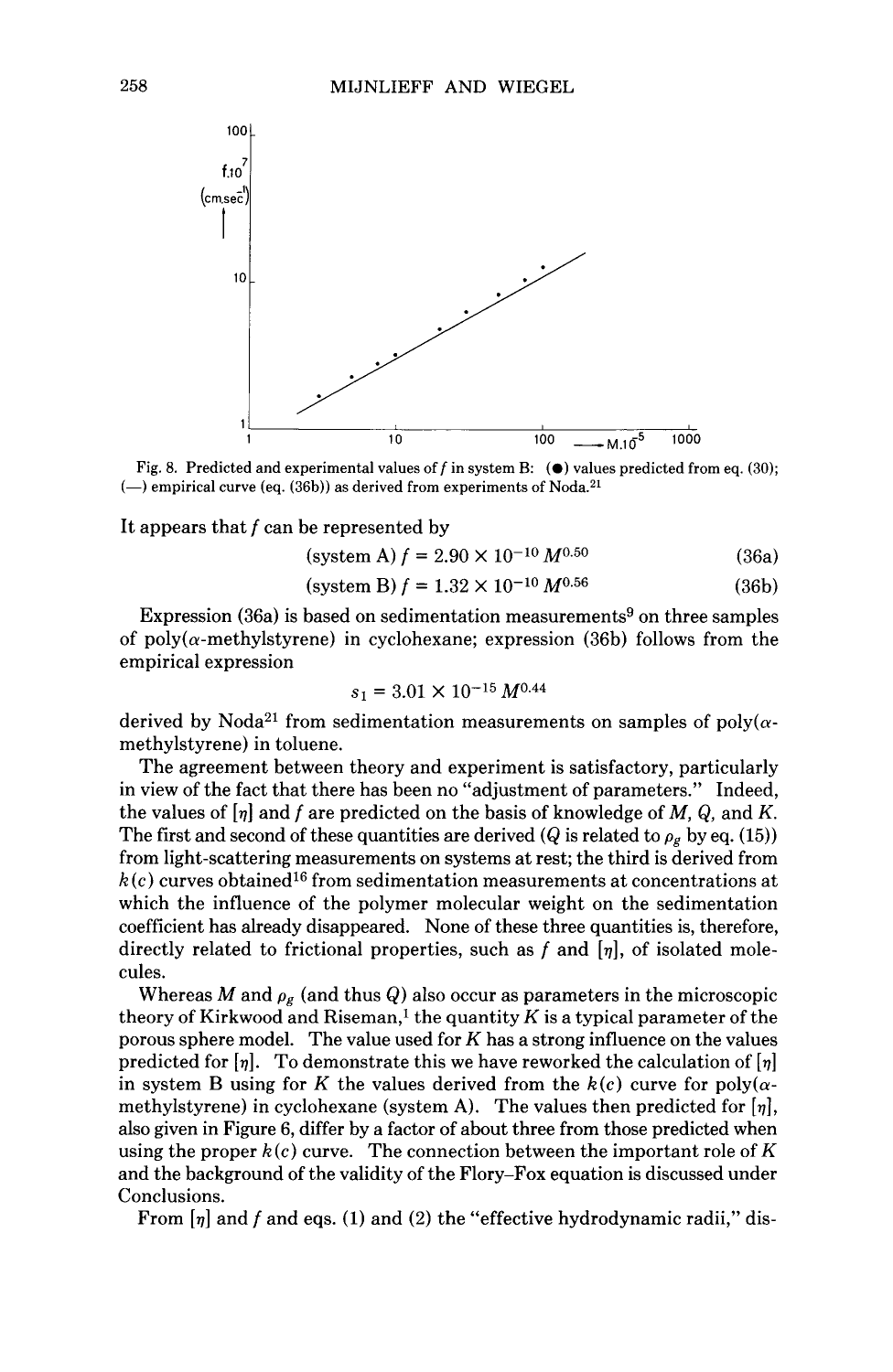| Effective Hydrodynamic Radii |                              |                                                          |                                                                                          |                                                                        |                                                                                        |  |  |
|------------------------------|------------------------------|----------------------------------------------------------|------------------------------------------------------------------------------------------|------------------------------------------------------------------------|----------------------------------------------------------------------------------------|--|--|
| $M \times 10^{-6}$           | $\rho_g \times 10^8$<br>(cm) | $R_{\text{eff,visc}} \times 10^8$<br>(predicted)<br>(cm) | $R_{\text{eff,visc}} \times 10^8$<br>(from direct)<br>measurement<br>of $[\eta]$<br>(cm) | $R_{\text{eff,trans}} \times 10^8$<br>(predicted)<br>(c <sub>m</sub> ) | $R_{\text{eff,trans}} \times 10^8$<br>(from direct)<br>measurement<br>of $f$ )<br>(cm) |  |  |
|                              |                              |                                                          |                                                                                          |                                                                        |                                                                                        |  |  |
|                              |                              |                                                          | (a) System A                                                                             |                                                                        |                                                                                        |  |  |
| 0.5                          | 198                          | 167                                                      | 160                                                                                      | 158                                                                    | 144                                                                                    |  |  |
| $\overline{2}$               | 395                          | 336                                                      | 320                                                                                      | 320                                                                    | 284                                                                                    |  |  |
| 10                           | 883                          | 765                                                      | 715                                                                                      | 731                                                                    | 638                                                                                    |  |  |
|                              |                              |                                                          | (b) System B                                                                             |                                                                        |                                                                                        |  |  |
| 0.5                          | 288                          | 232                                                      | 213                                                                                      | 217                                                                    | 197                                                                                    |  |  |
| 2                            | 648                          | 505                                                      | 478                                                                                      | 462                                                                    | 429                                                                                    |  |  |
| $^{10}$                      | 1612                         | 1328                                                     | 1217                                                                                     | 1243                                                                   | 1056                                                                                   |  |  |

TABLE **I1** 

TABLE 111

| Draining of Polymer Coils at their Center in Shear Flow and in Translation |          |            |             |  |  |  |
|----------------------------------------------------------------------------|----------|------------|-------------|--|--|--|
| System considered                                                          | $\alpha$ | $f(r = 0)$ | $V_{0,rel}$ |  |  |  |
| System A, with $k(c)$ curve of system A                                    | 12.0     | 0.39       | 0.12        |  |  |  |
| System B, with $k(c)$ curve of system B                                    | 9.0      | 0.47       | 0.17        |  |  |  |
| System B, with $k(c)$ curve of system A                                    | 2.2      | 0.81       | 0.54        |  |  |  |

cussed in the beginning can be calculated. For three molecular weights the results, derived from the predicted, as well as from the directly measured, values of  $[\eta]$  and f, have been collected in Table II, together with  $\rho_{\epsilon}$  calculated from eqs. (32). The results confirm the experimental observation, mentioned above that the only influence of the nature of the solvent on the hydrodynamic radii stems from that on the global dimensions (for which  $\rho_g$  is a measure) of the polymer molecule. Again, however, this simple behavior, prompting the Flory-Fox equation (eq. (5)) has a more complex background, as will be discussed under Conclusions.

The calculations also provide us with the velocity field of the solvent. We will only consider the flow at or through the center of the polymer coils; the values of  $f(r = 0)$ , occurring in eq. (28), and of  $V_{0,rel}$ , defined in eq. (31), are characteristic measures for this flow. Both quantities run from unity (no influence of the polymer coil on the applied flow field, i.e., complete draining) to zero (solvent flow completely blocked, at least at the center, i.e., no draining), as  $\alpha$  runs from zero to infinity.

From Tables I(a) and I(b) it can be seen that  $\alpha$  depends only weakly on M and is mainly determined by the *type* of system. For the  $\alpha$  value representative of system A we take  $\alpha = 12$  and for system B we take  $\alpha = 9$ . The corresponding values of  $f(r = 0)$  and  $V_{0,rel}$  are given in Table III. Also given are the results for  $\alpha$  = 2.2. The latter value corresponds to the case where the permeability curve pertaining to system B would be the same as that for system **A.** 

As was mentioned above, the observed behavior of polymer molecules appears to correspond to the nondraining limit according to the meaning which this concept has in the theory of Kirkwood and Riseman. From Table I11 it will be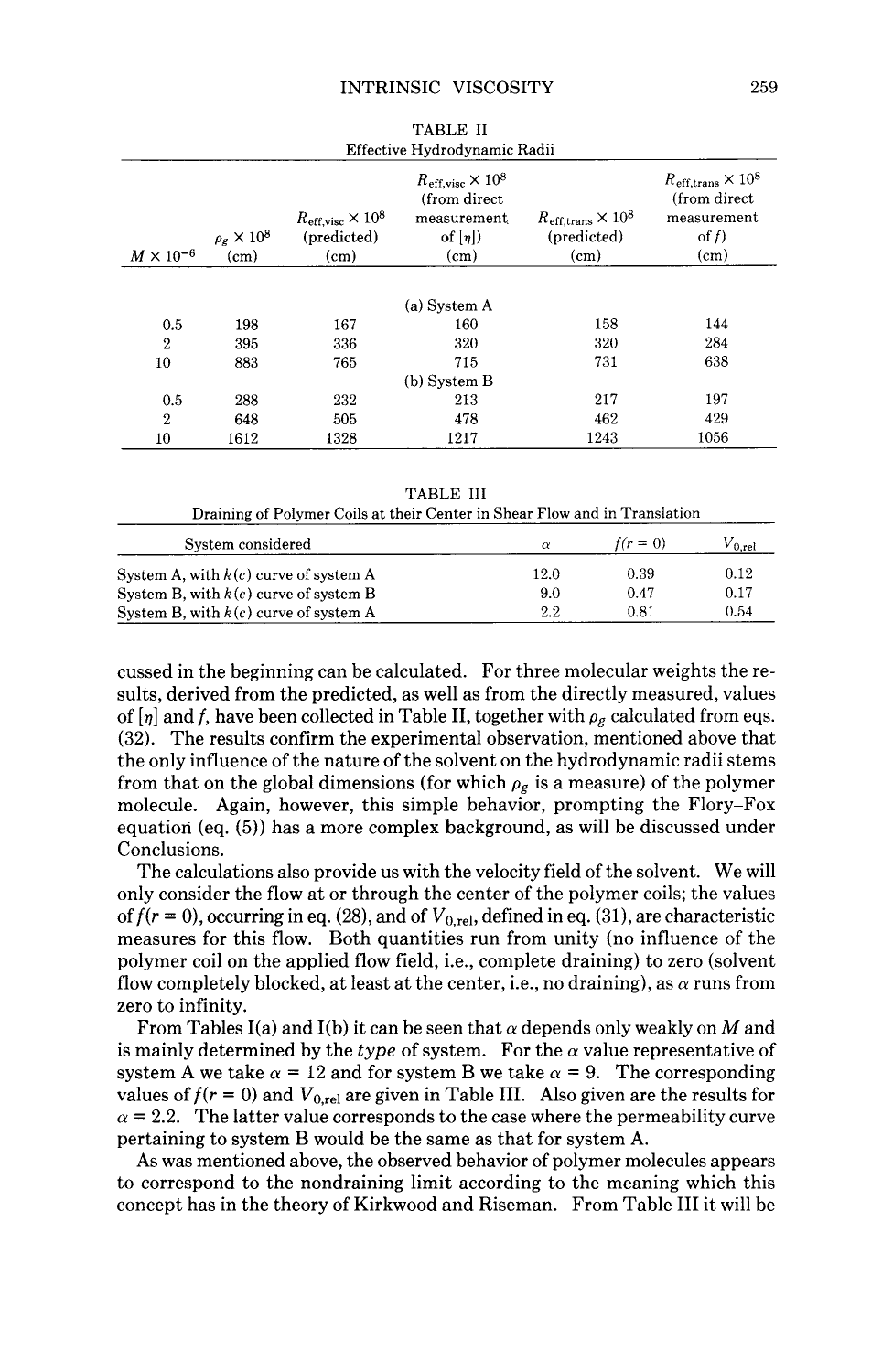clear that this does not at all imply that the polymer molecules, not even at their center, are essentially nondraining. We come back to this point in the next section.

## **CONCLUSIONS AND DISCUSSION**

## **General Conclusions**

In this paper the intrinsic viscosity  $[\eta]$  and the translational friction coefficient *f* of the polymer molecules in solution have been calculated on the basis of the porous sphere model. Calculated and directly measured values are compared in Figures 5-8. They agree within 10 to 20% This is satisfactory in view of the fact that no a *priori* information on *[v]* or *f* has been used to arrive at the result. The three parameters by which  $[\eta]$  and f are determined are M, Q (or  $\rho_g$ ), and *K.* The essential role of  $K$  has already been emphasized. The fact that the permeability curves—from which  $K$  could be read—were available for both systems considered is, we think, the major reason why theory and experiment agree quite well. As  $k(c)$  curves are readily obtained<sup>16</sup> from sedimentation measurements at finite concentrations, the theory can easily be applied to systems other than those discussed here.

### **Possible Refinements of the Theory**

The results, as we mentioned above, are quite sensitive to the value adopted for K. Above, when we discussed the model, the function *k (r),* which had to be known to permit the solution of eq. *(8),* was approximated by eq. (13), in which *K* denotes the permeability at the center of the coil. This procedure is justified if the right-hand side of eq.  $(13)$  represents exactly the shape of the  $k(r)$  curve obtained by combining the  $k(c)$  curve as measured with the  $c(r)$  curve that corresponds to the function (in our case eq.  $(12)$ ) adopted for  $c(r)$ . However, if we let  $c(r)$  be given by eq. (12), K exp  $(Qr^2)$  does not exactly coincide with the  $k(r)$ curve obtained in the way described above. Making the choice

$$
K=k(r=0)
$$

means that we make the two  $k(r)$  curves coincide  $at r = 0$ . Other choices, which for physical reasons might be more attractive, can be imagined.

The validity of eq. (12) should be investigated more closely. Although there is no simple relation between the distribution function *c(r)* and the distribution function of end-to-end distances, it may be anticipated that the non-Gaussian character of the distribution function for end-to-end distances in system B (a system far from theta conditions) will also play a part in the distribution function  $c(r)$ . Only when this second point has been clarified would it make sense to use a more refined expression; say, a three-parameter expression for  $k(r)$ . In this context we note that in the earlier calculation<sup>9</sup> of f using the porous sphere model, the necessity of adopting an analytical expression for  $k(r)$  was avoided by considering the polymer coil **as** consisting of (thin) shells, each of which was assigned its own permeability. This method, however, is elaborate and becomes very difficult when intrinsic viscosities have to be calculated.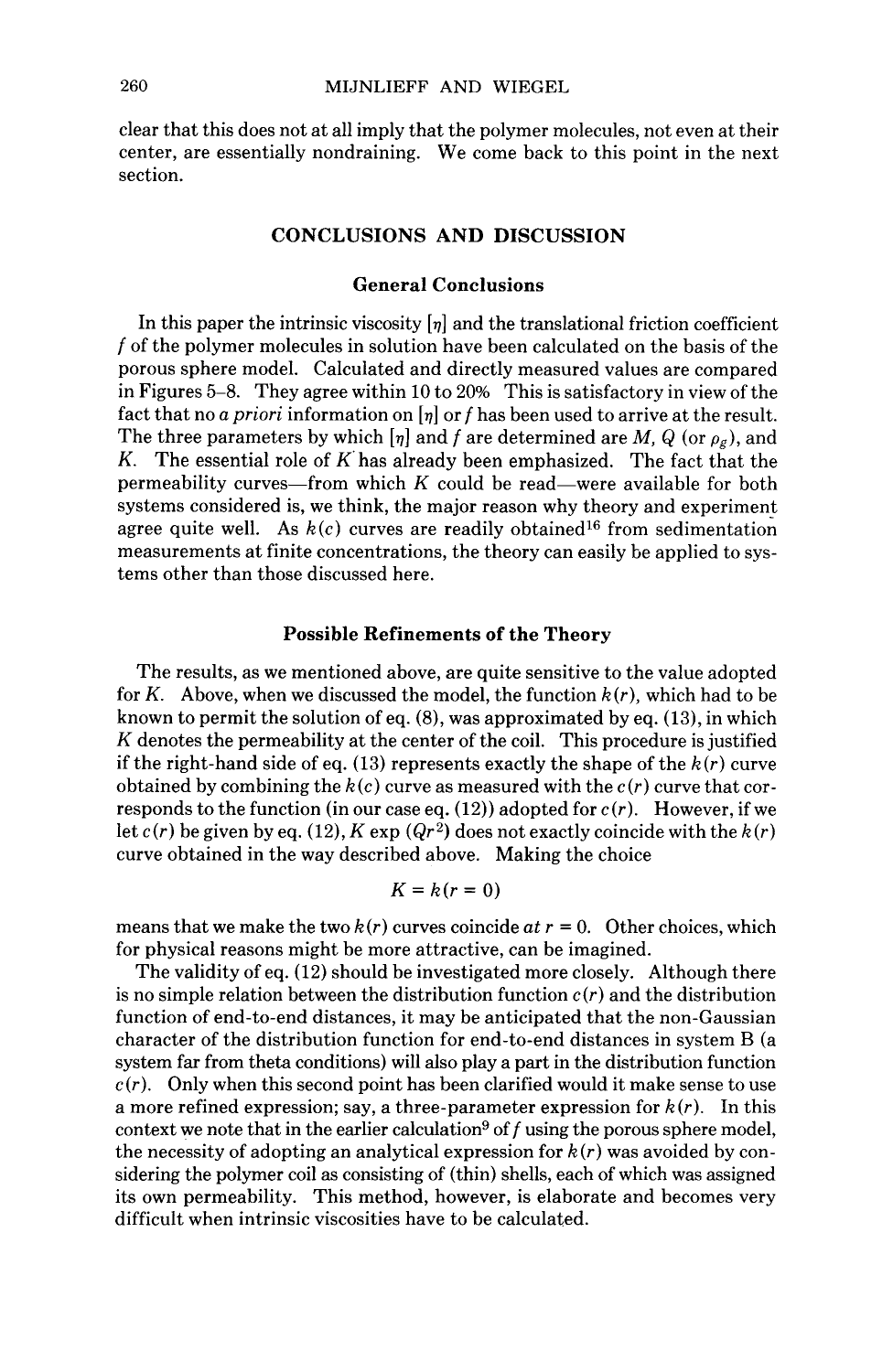#### **Connection between the Molecular and the Porous Sphere Model**

The role of the  $\rho_p f$  in the molecular model (eq. (11)) is the same as that of  $\eta_0/k$ in the porous sphere model (eq. (8)). However, the available information on  $\eta_0/k(r)$  does not yet tell us how the product  $\rho_g \zeta$  has to be divided. Even stronger, as soon as  $k(r)$  is no longer inversely proportional to  $c$ —and this is what is found at higher concentrations-"the effective friction coefficient  $\zeta$ " becomes a quantity that depends on  $\rho_p$ . A quantitative prediction of this dependence from a molecular model will be difficult.

Because eq. (S), the *hydrodynamic* equation we solved, has the same form as eq. (ll), derived from the molecular theory, we think that our results on the solvent flow correspond to about the best that might be independently derived from the molecular theory. And for the time being, the results contain more detail than has heretofore been produced by a molecular theory. We note, in particular, the marked influence of solvent on permeability. This influence as yet finds no counterpart in predictions by any molecular theory on values of  $\rho_p$ and/or  $\zeta$  in different solvents.

## **Flory-Fox Equation**

The Flory-Fox equation is beautifully simple because it is valid in poor as well as in good solvents; but the background of this simplicity is not at all simple. In order to see this, let us follow the changes in a polymer molecule when it is transferred from a poor to a good solvent. The best known effect of such a change of environment is an increase of the radius of gyration. This increase leads to a change in  $c(r)$ , which can be described approximately with the aid of eq.  $(12)$ . The corresponding change in  $K$  is found by applying eq.  $(14)$ . If we take poly( $\alpha$ -methylstyrene),  $M = 2 \times 10^6$ , as an example, its  $\rho_g$  on transfer from cyclohexane to toluene increases by a factor of about 1.4. If we then use eq. (14) in order to find the corresponding new value of  $K$ , while assuming that the  $k(c)$ curve is still the same as that in cyclohexane, we arrive at a value for *K* equal to

$$
K = 130 \times 10^{-14} \text{ cm}^2
$$

which ultimately leads to a value for  $[\eta]$  (see Fig. 6) of

$$
[\eta] = 121.4 \text{ cm}^3 \text{ g}^{-1}
$$

It is clear that this result would not at all lead to a solvent-independent value of the coefficient  $\Phi$  in eq. (5). However, if we derive the values for *K*, *as we should,* from the *k(c)* curve in toluene, we find

$$
K = 325 \times 10^{-14} \,\mathrm{cm}^2
$$

which leads to (see Table I(b)):

$$
[\eta] = 407.6 \text{ cm}^3 \text{ g}^{-1}
$$

This is not far from the experimental value

$$
[\eta] = 344.2 \text{ cm}^3 \text{ g}^{-1}
$$

and leaves the value of  $\Phi$  in eq. (5) essentially the same. The validity of the Flory-Fox equation stems, therefore, from the fact that two large effects, one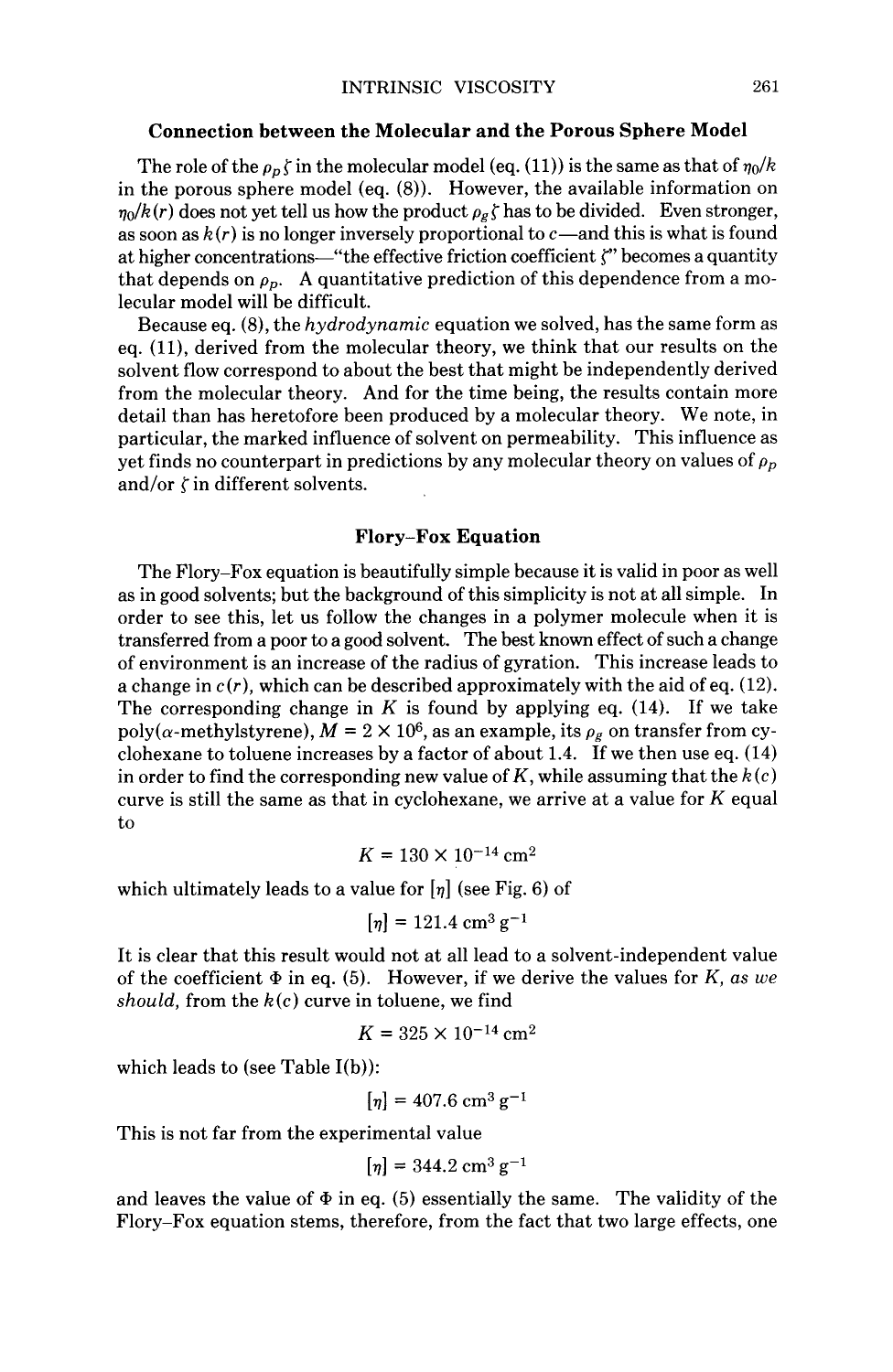of which is known (influence of solvent on  $\rho_g$ ) and one of which is not very well known (influence of solvent on permeability), affect *[17]* in opposite directions and, by chance, approximately compensate. The same statement can be made about the degree of draining. If in the example considered above, the *k(c)* curve for toluene had been supposed to be the same as that for cyclohexane, the degree of draining in shear flow (the quantity  $f(r = 0)$ ) would have been increased (see Table 111) from about 38 to about 81%. Only because the *k(c)* curve lies much lower in toluene than in cyclohexane does the degree of draining increase to no more than 47% (see Table 111).

## **Solvent Influence on** *k(* **c) Curves**

The possibility of predicting *[17]* and *f* rather accurately was shown to be closely related to the fact that  $k(c)$  curves were available from independent measurements. An important feature of these curves was the strong dependence of their *level* (see Fig. 1) on the solvent quality. Some years ago this influence was explained16 in terms of a tendency for local association of polymer chains depending on the type of solvent, and the observed<sup>16</sup> dependence of the  $k(c)$  curves on temperature was seen to support this statement. Recently this tendency for association has also been derived from purely theoretical considerations.22

In this context we briefly discuss the influence of temperature. In the approximately athermal solutions in toluene, the  $k(c)$  curve, up to about 100 $\rm ^{o}C$ , is hardly affected by temperature.<sup>16</sup> Because the  $\rho_g$  values will not change very much either, no appreciable effect of temperature on  $\left[\eta\right]$  can be expected. In solutions in the poor solvent cyclohexane, on the other hand, the whole level of the *k* (c) curve decreases sharply and approaches that in toluene if we move away from the theta temperature.<sup>16</sup> In addition,  $\rho_g$  increases with increasing temperature. The influence of temperature on *[17]* stems from a combination of the two above-mentioned effects. In predicting  $[\eta]$  values this necessitates only that  $h(c)$  curves and  $\rho_g$  values pertaining to the proper temperature must be used.

# **References**

1. J. G. Kirkwood and J. Riseman, *J.* Chem. Phys., 16,565 (1948).

2. H. Yamakawa, Modern Theory *of* Polymer Solutions, Harper & Row, New York, 1971, (a) Chap. 6; (h) Chap. 7, esp. p. 380; (c) Chap. 2, esp. p. 26.

3. H. Morawetz, Macromolecules in Solution, Interscience, New York, 1965, (a) p. 304; (b) p. 274.

4. M. Kurata and W. H. Stockmayer, Fortschr. Hochpolym. Forschung, 3, (1963), (a) p. 198; (b) p. 225; (c) p. 226.

5. P. Dehye, Phys. Reu., 71,486 (1947).

6. P. Debye and A. **M.** Bueche, *J. Chem.* Phys., 16,573 (1948).

7. H. C. Brinkman, *Proc.* Acad. *Sci.,* Amsterdam, 50,618 (1947).

8. H. C. Brinkman, Physica, 13,447 (1947).

9. G. Ooms, P. F. Mijnlieff, and H. L. Beckers, *J.* Chem. Phys., 53,4123 (1970).

- 10. F. W. Wiegel and P. F. Mijnlieff, Physica, in press.
- 11. F. W. Wiegel and P. F. Mijnlieff, Physica, **85A,** 207 (1976).
- 12. B. **U.** Felderhof and J:M. Deutch, *J. Chem.* Phys., 62,2391 (1975).
- 13. B. U. Felderhof and J. M. Deutch, *J.* Chem. Phys., 62,2398 (1975).
- 14. B. U. Felderhof, Physica, **SOA,** 63 (1975).
- 15. B. U. Felderhof, Physica, **SOA,** 172 (1975).
- 16. **P.** F. Mijnlieff and W. J. M. Jaspers, Trans. Faraday *Soc.,* 67,1837 (1971).

17. J. M. Burgers, in Second Report on Viscosity and Plasticity (Proc. Acad. Sci., Amsterdam (II)), **vol.** 16, 1938, p. 128.